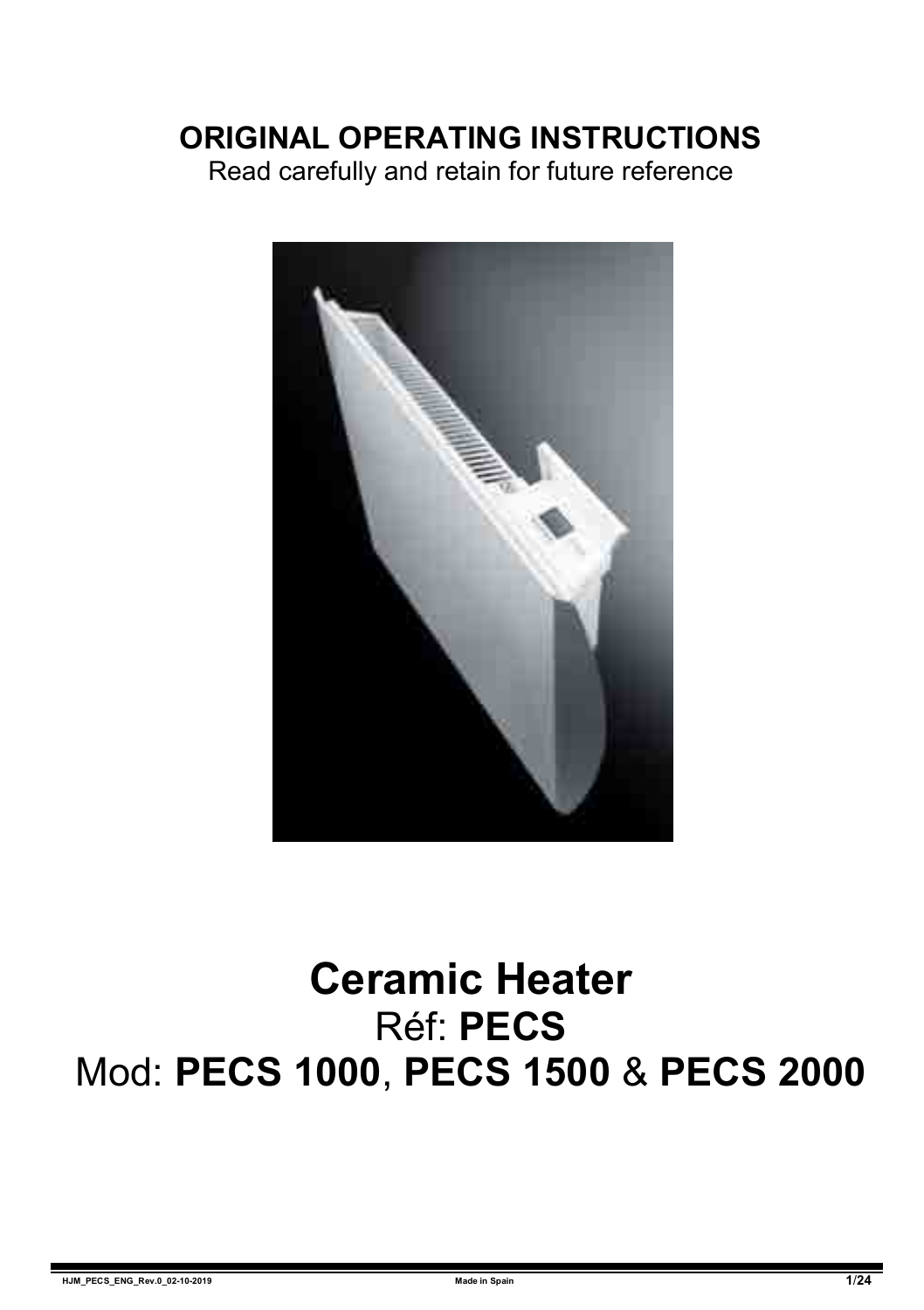## **IMPORTANT WARNINGS**

*Dear Customer:* 

*Thank you for your confidence in us by purchasing this radiator. These appliances are extremely safe, silent and easy to install.* 

*They do not require special maintenance. They are made of extruded aluminum, a material of high durability respectful to the environment. Before starting it for the first time, carefully read these instructions. Retain them for future references.* 

### **GENERAL SAFETY INSTRUCTIONS**

- 1. Please read carefully these instructions before starting the device for the first time.Keep these instructions, as well as the guarantee, your invoice and if possible, the complete packing with all the elements inside.
- 2. **The guarantee will cease to be valid in the case of not following the recommendations of this manual**.
- 3. Before connecting the appliance, make sure the mains voltage is the 230 Volts, and correspond to the marked on the nameplate of the appliance.
- 4. Check that the power is sufficient to supply the appliances. The total draw of the radiators' currents must not exceed the capacity of the circuit breaker that protects them.
- 5. This radiator cannot be used in rooms with presence of gases or other flammable products (glues, etc...).
- 6. WARNING: To prevent overheating, do not cover the device. Do not use the device to dry clothes.
- 7. Make sure the power cable or other objects do not come into contact with the radiator surface while in operation.
- 8. If the power cable becomes damaged it must be replaced by the manufacturer or a suitably qualified trades person. Failure to comply may danger your safety and voids your warranty.
- 9. Check the device and the supply cord regularly. Do not turn the device on if it is damaged.
- **10. PRECAUTION: Some parts of this product can reach very high temperatures and cause burns. Pay special attention when children or vulnerable people are around.**
- 11. Do not place the device straight under a power socket.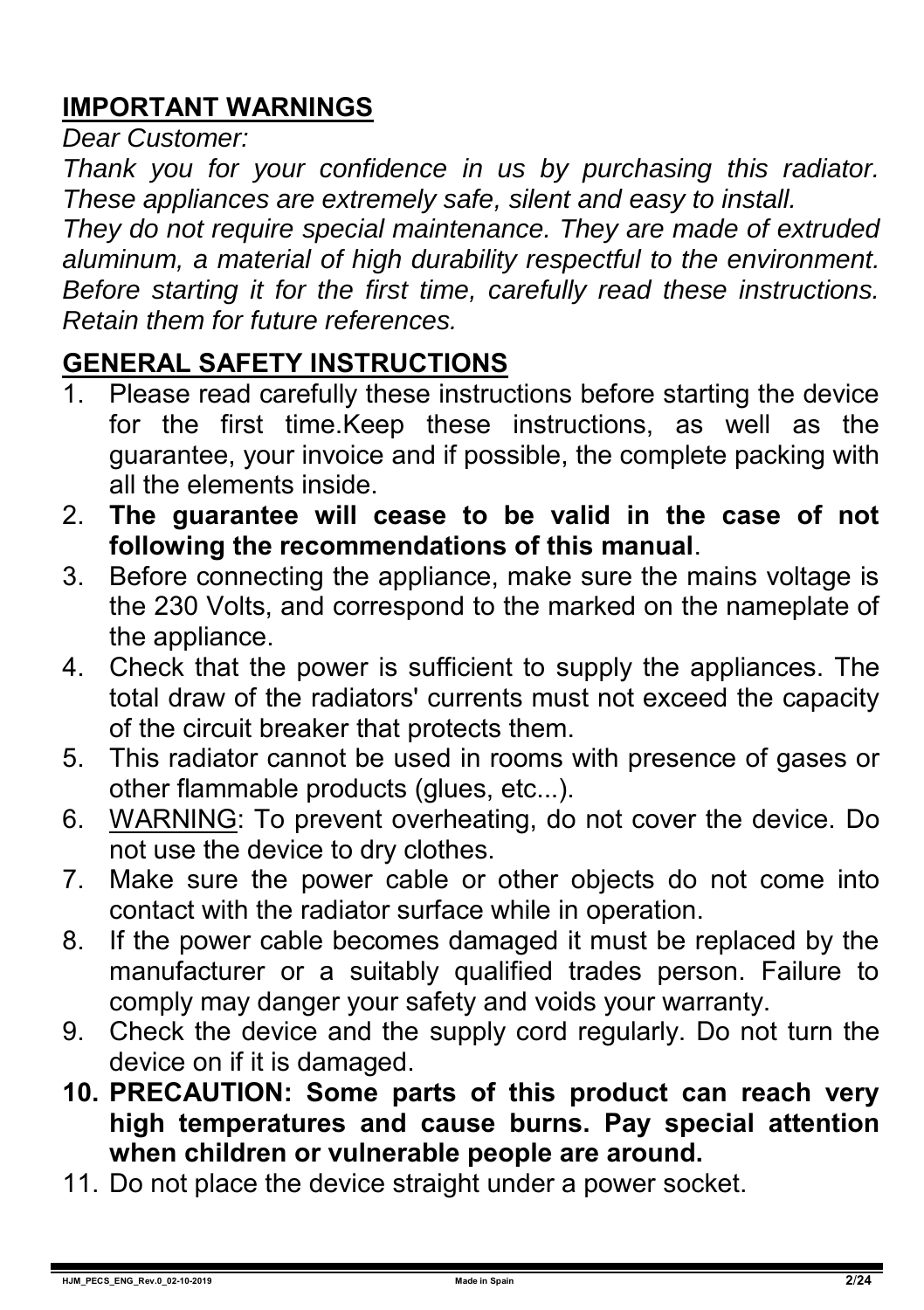- 12. Children under the age of three should not be allowed to touch or play with the radiator and should be supervised at all times.
- 13. This device can be used by children under 8 years of age, as well as by people with reduced physical, sensory or mental capabilities when suitably supervised and only when they have been provided the instructions regarding the use of the device and have understood the risks that could derive from it. Cleaning must only be carried out by an appropriate adult.
- 14. Children between3 and 8 years should not turn on or off the device, unless this is installed or placed in a normal position and that children are under proper supervision or have received instructions regarding the use of the device as security and they have perfectly understood the potential dangers. Children between 3 and 8 years old should not connect, adjust or clean the appliance or perform any maintenance measure.
- 15. **Warning**: Do not use this heater near baths, showers or swimming pools. It should not be possible to access the device's controls from the bath, shower or any other surface that is in contact with water.(Its use in zones 0 or 1 in bathrooms is totally prohibited: seek advice from a qualified electrician).
- 16. For greater safety, this appliance is provided with a device that interrupts its operation in the case of overheating.
- 17. This radiator has been designed exclusively to be fixed to the wall. For further information on the fixing systems, consult the section "INSTALLATION AND WALL MOUNTING" of this manual.
- 18. Do not use accessories that have not been recommended by the manufacturer, as they could entail a potential risk to the user, and damage the device. Use only original accessories.
- 19. Keep all the packaging elements (plastic bags, cardboard and polyethylene)out of the reach of children, as they can cause potentially dangerous situations.
- 20. Use this device only for domestic / light commercial use and the tasks for which it has been designed. This device has not been designed for industrial use. **It must not be used outdoors, in greenhouses or for animal husbandry.** Keep it away from heat, direct sunlight, humidity and cutting tools. Do not under any circumstances immerse in water or use this device with wet hands. In the case of humidity or water in the device, immediately disconnect the power supply and do not touch the wet parts.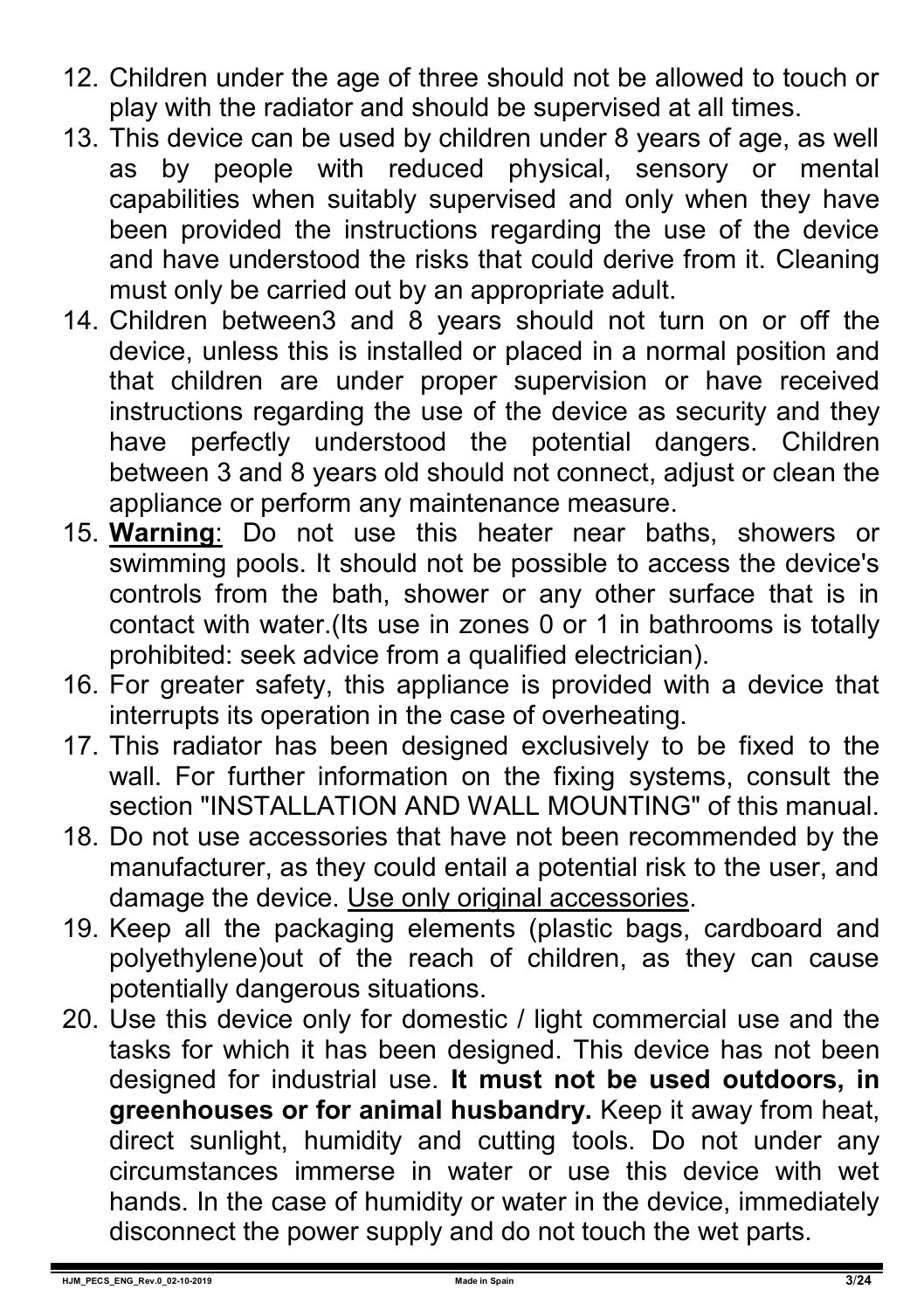- 21. Do not attempt to service the device yourself. Contact a qualified technician.
- 22. To disconnect the transmitter from the mains pull the plug, never of the supply cord.
- 23. Respect the "SPECIFIC SAFETY INSTRUCTIONS FOR THIS APPLIANCE" listed below

## **SPECIFIC SAFETY INSTRUCTIONS FOR THIS DEVICE**

- The appliance must remain in a vertical position.
- Make sure the appliance is secured at all times. Please adhere to the installation distances indicated in this guide.
- Do not hang any object in front or on top of the device.
- Always ensure that the inlet and outlet air are not obstructed.
- Always install the device so that it cannot enter into contact with any combustible material such as curtains or towels (take into account the gusts of wind).
- To clean the device, consult the instructions in the "MAINTENANCE" section, because if water enters the air grilles it could seriously damage the device.
- Do not insert any object through the grille or inside the device.
- This radiator is designed to be connected by plug to the electric installation and fixed to the wall installation. Follow the instructions in "INSTALLATION"
- **The guarantee will not apply if these instructions have not been observed.**

### **INSTALLATION**

- During the first use and for a few minutes, could occur smells and noise due to the dilatation of some internal parts. This is normal, so you must provide adequate ventilation. The smells are momentary and quickly will dissipate.
- For greater efficiency, make sure to calculate the power or the number of elements of the apparatus according to the surface of the room. We recommend contacting your dealer performing this calculation.
- Fix the radiator to a firm wall and make sure it is well-levelled, in a room with no furniture and no objects avoiding around.
- Avoid installing the appliance in corners.
- We advise against installing the appliance under the windows, because it is favoring the heat loss.
- The radiator must be away, at a minimum distanceof15cmfrom any combustible material, curtains, furniture, chairs, etc.(Fig. 1).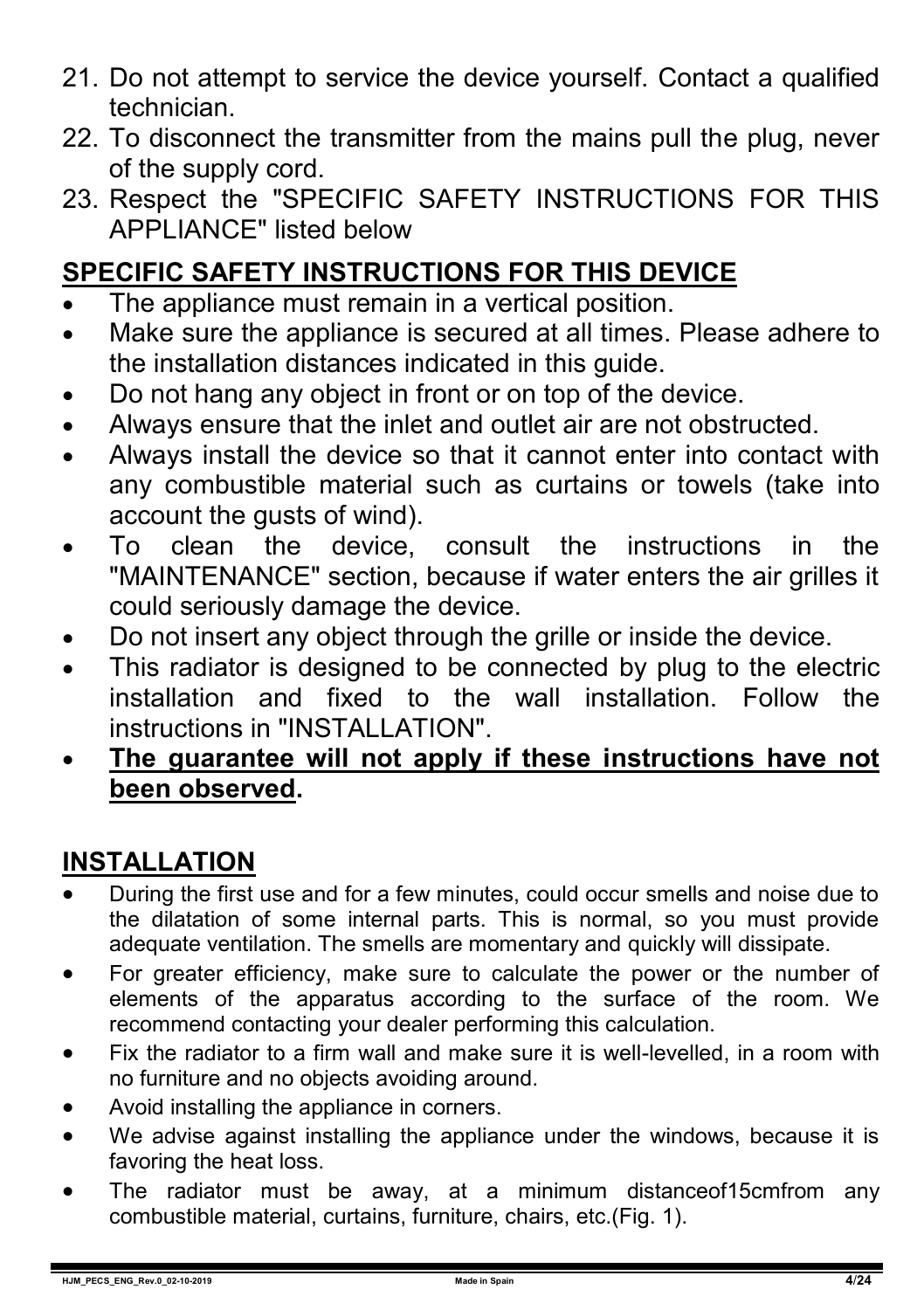- Allow for a minimum distance of 1 m, from the front of the unit to any obstacles (furniture, walls, curtains, for example) that could hinder its operation.
- Also keep a minimum distance of 15 cm between the appliance and the side walls and any other obstacles (walls, for example) that may affect its function. Also keep a minimum distance of 35 cm on top the appliance free of obstacles and a minimum distance of 15 cm from the floor.
- WARNING: If this appliance is installed in a bathroom, it must be installed only within Zones 2 or Outside Zones (Zone3), according BS 7671 Requirements for Electrical Installations, Section 701. The installation of this appliance within Zones 0 or 1 of a bathroom is totally prohibited. The figure 2 bellow is only for information purposes, we suggest you contact a professional electrician.



**Fig.1**



**Zone 1: Appliances supplied to Safety Extra Low Voltage (SELV). Zone 2: Electrical Appliances Class II – IP X4 Zone 3: Electrical Appliances protected by RCD 30mA**

**Fig.2**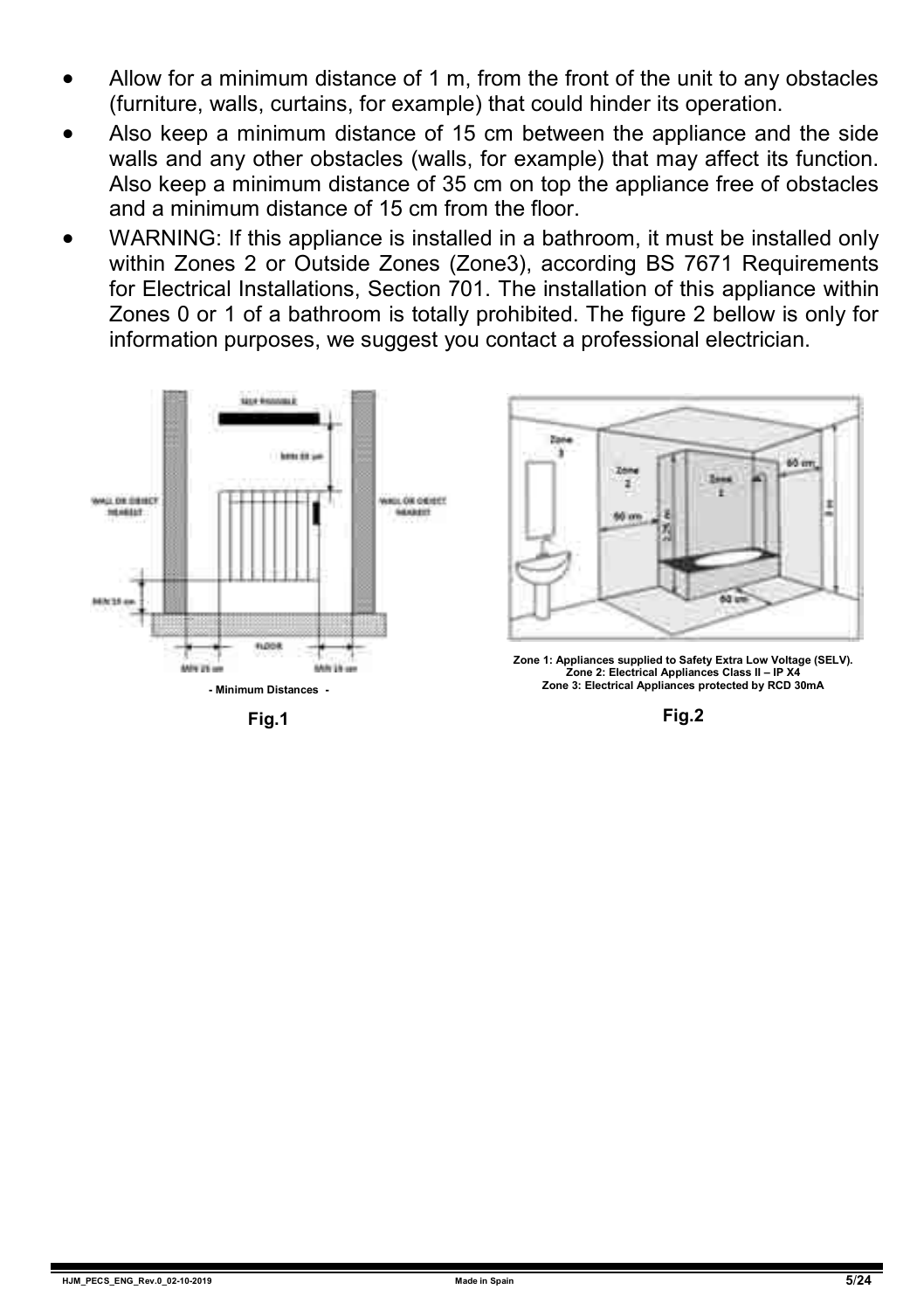## **WALL-MOUNTING**



The appliance is equipped with 1 suspension support of appliance. Secure the appliance to the wall, you should use the template attached to the box. Follow these instructions:

- Mark the position of the holes using the holes drilling template, considering the distance (15 cm) in relation to the floor.
- Make the holes and locking tab and insert the plugs included in the fixing kit.
- Place the support and tighten the screws until the piece is sufficiently fixed.
- Hang the device from the safely wall-mounted supports and lastly, screw the safety piece as far as it will go.



#### **ELECTRIC SUPPLY CONNECTION**

This appliance is equipped with a supply cord **H05V2V2-F 2x1.0mm².**

Check the condition of your electrical installation and connection cables.

This appliance doesn't require earthing connection, due it has double electrical insulation.

Contact a licensed electrician for assistance.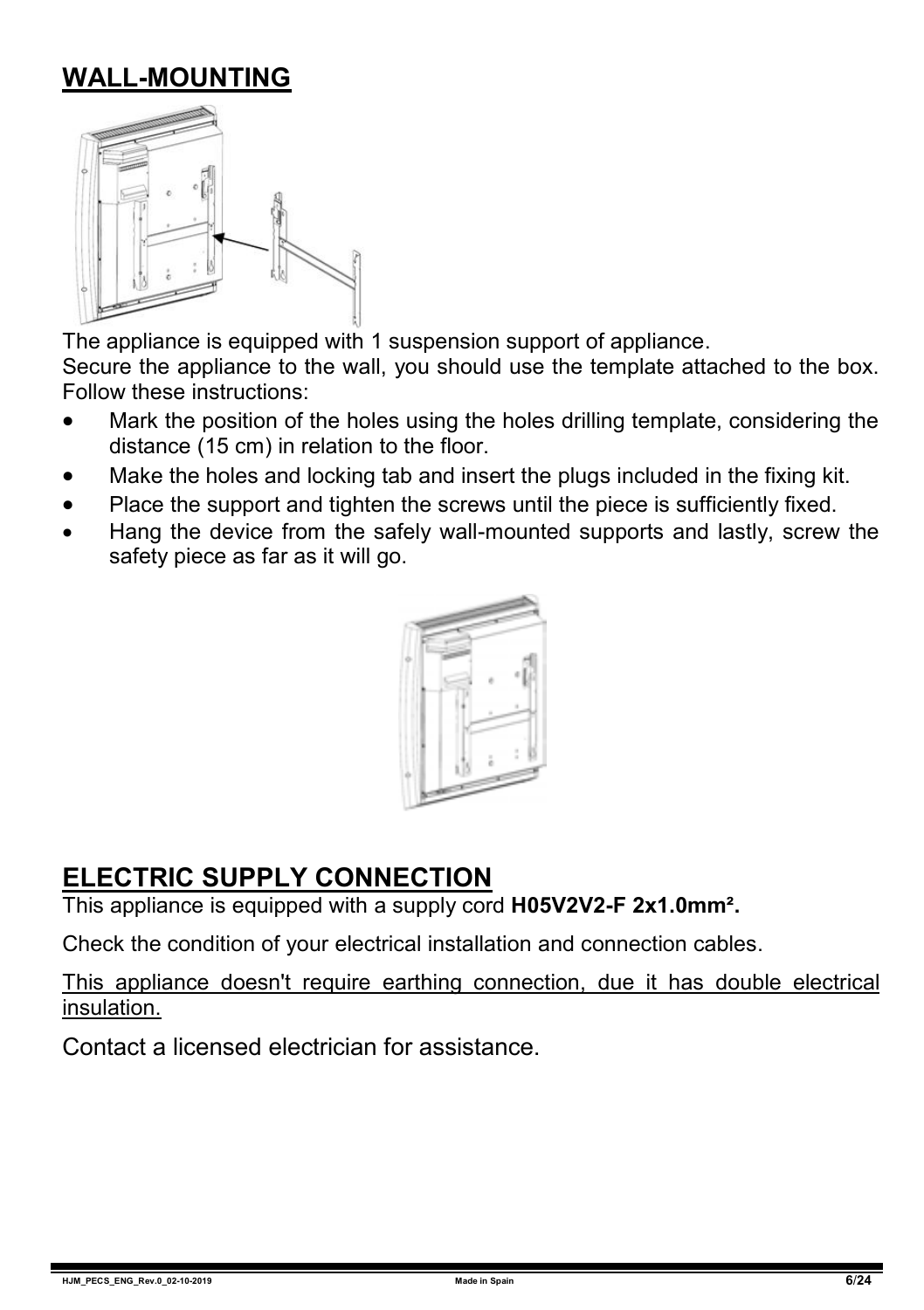## **PROGRAMMABLE DIGITAL THERMOSTAT**

- This radiator is equipped with various functions and operating modes that the user can select using the "MODE"  $\bullet$  button.
- The operating modes are: Pilot Wire, Comfort, Economy, Anti-Frost, Holidays, Timer, Turbo, Eco and Off (Stand-by). These are their related icons:



- **Pilot Wire Mode**: The thermostat's functions are controlled through a signal received from the "Pilot Wire" unit. **FOR USE IN FRANCE ONLY**
- **Comfort Mode**: The thermostat keeps the room temperature at the value established by the user.
- **Economy Mode**: The thermostat keeps the room temperature below the configured Comfort value.
- **Anti-Frost Mode**: The thermostat keeps the room temperature above 7 ° C.
- **Holiday Mode**: The radiator enters the "Anti-frost" mode for the period of time established by the user.
- **Timer Mode**: The thermostat operates as per a daily/weekly programme defined by the user.
- **TOOST** Turbo/boost Mode: The thermostat continuously feeds the resistance during the period that is adjustable by the user, the maximum is 2 hours. After the period of time, the device returns to the previous operating mode. For safety reasons, the room temperature is automatically controlled in order not to exceed 32 ° C.
- **Eco Economy Mode set at 17°C**: The device keeps the room temperature stable at  $17 °C$
- **Off (Stand-by) Mode**: In this mode the electric resistance is not being fed and the light at the back of the screen goes off. However, the thermostat is operating.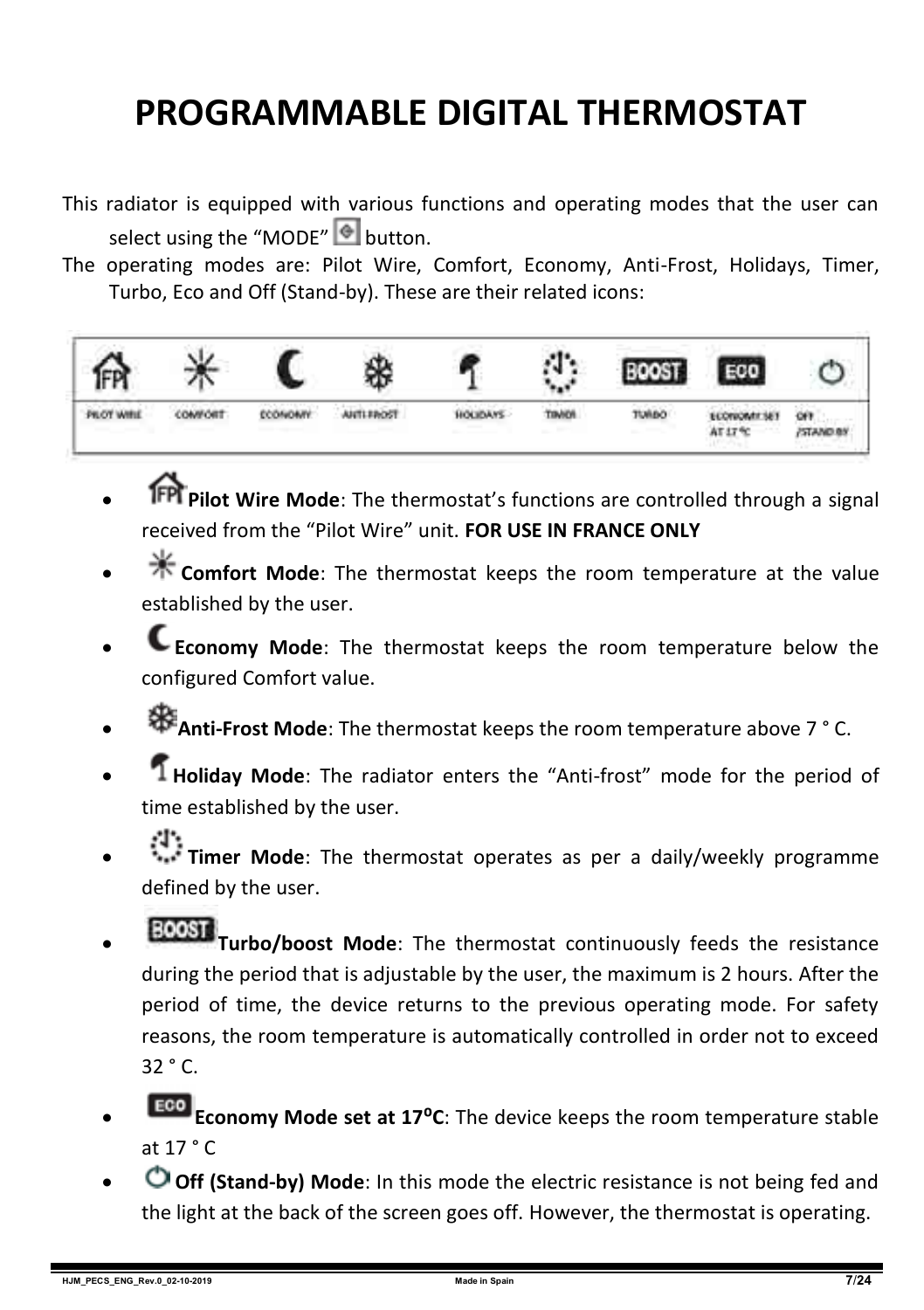#### Other thermostat functions are:



#### • **Other functions and icons**

- **TH** Open window detection: This function allows us to detect that a window is open due to a sudden drop in room temperature. In this case, the device stops feeding the resistance for a maximum of 30 minutes or until an abrupt increase in room temperature shows that the window has been closed.
- **Adaptive temperature control (ASC)**: This function anticipates radiator's operating start time regarding the programmed value (only for Timer mode).
- **Safety for children**: This function reduces the radiator's surface temperature.
- **Power level indicator**: Instantaneous consumption visualisation.
- **Blocked:** Function to prevent accidental or improper use.
- **Consumption meter:** This function lets us know the consumption data for different periods, in kWh.
- **Consumption indicator:** To see if the device is consuming at the moment or not.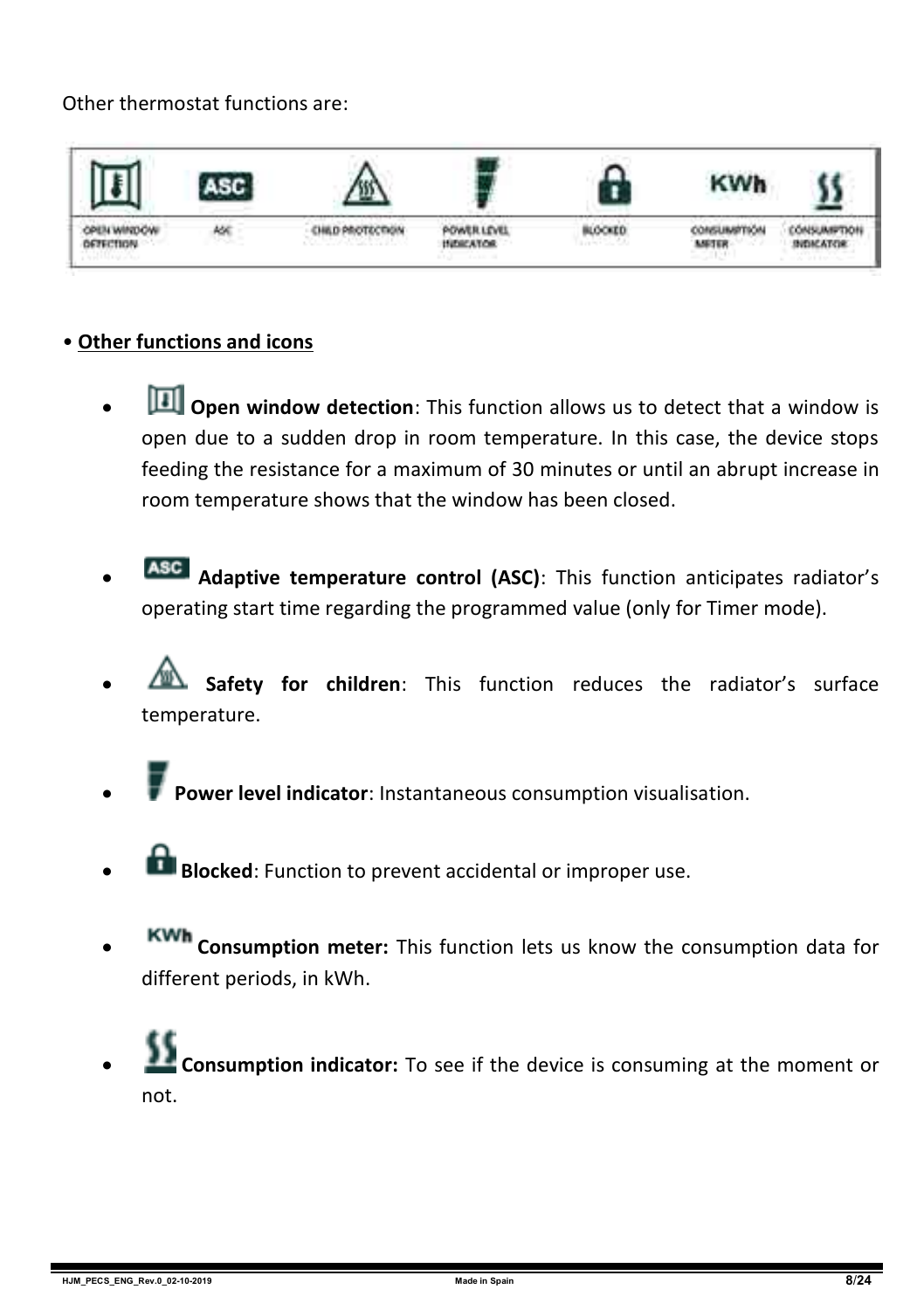#### **SCREEN**



**Timer Button** 

## **1. ON / OFF (STAND-BY)**

Press the  $\Box$  On/Off (Stand-by) button to turn the radiator on or to set the off/stand-by mode.

- If the off/stand-by mode is activated, the corresponding  $\bigcirc$  icon will appear on the screen and there will be two 0.5 second bleeps and the time will be shown.
- When the device is turned on, there will be a one second bleep and the  $\bigcirc$  icon will disappear.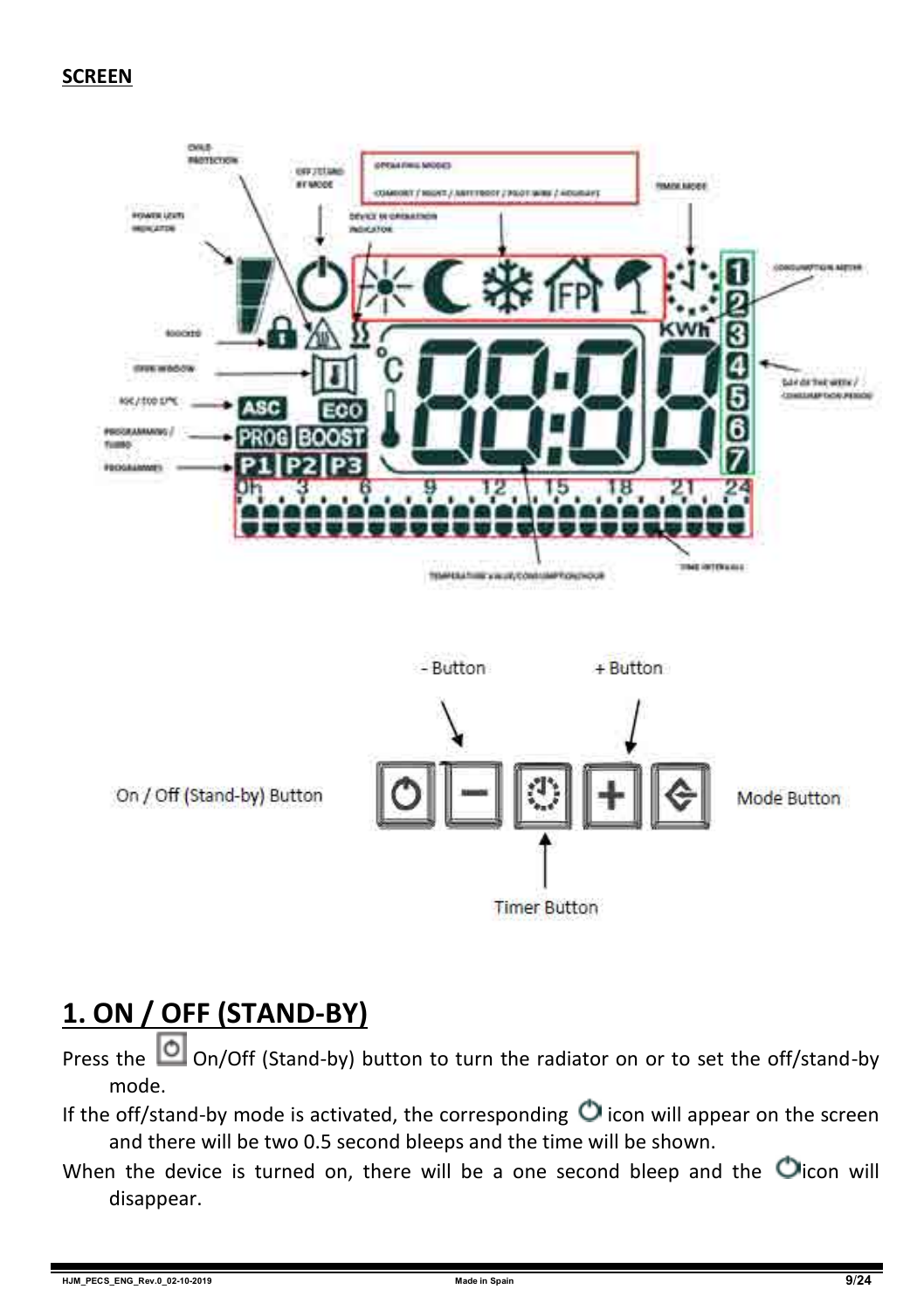## **2. MAIN FUNCTIONS**

**PPI PILOT WIRE Mode:** (FOR USE IN FRANCE ONLY). In this mode, the radiator is controlled by a unit with this type of system.

In order to activate it, follow these steps:

1. Press the "Mode"  $\bullet$  button several times until the **IFPI** icon appears on the screen. From this moment onwards, the radiator's operating mode is the one determined by the unit.

**K** COMFORT Mode: This is the radiator's standard operating mode to maintain the user's desired temperature.

In order to activate it, follow these steps:

- 1. Press the "Mode" **button several times until the**  $*$  **icon appears on the** screen.
- 2. Select the desired temperature using the  $\Box$  and  $\Box$  buttons. The minimum value that can be programmed is equal to the value of the temperature programmed in economy mode plus 0.5°C. The maximum value is 32°C.

**ECONOMY Mode:** Selecting this mode, the radiator maintains the room temperature at the one selected for it.

In order to activate it, follow these steps:

- 1. Press the "Mode"  $\bigcirc$  button several times until the  $\bigcirc$  icon appears on the screen.
- 2. Select the desired temperature using the  $\Box$  and  $\Box$  buttons. The maximum value that can be programmed is equal to the value of the COMFORT temperature less 0.5°C. The minimum value is 7°C.
- **NOTE**: The COMFORT and ECONOMY temperatures are the programme's determining values. It is not possible to select a temperature value for the ECONOMY mode superior to the COMFORT temperature, as the electronic thermostat does not allow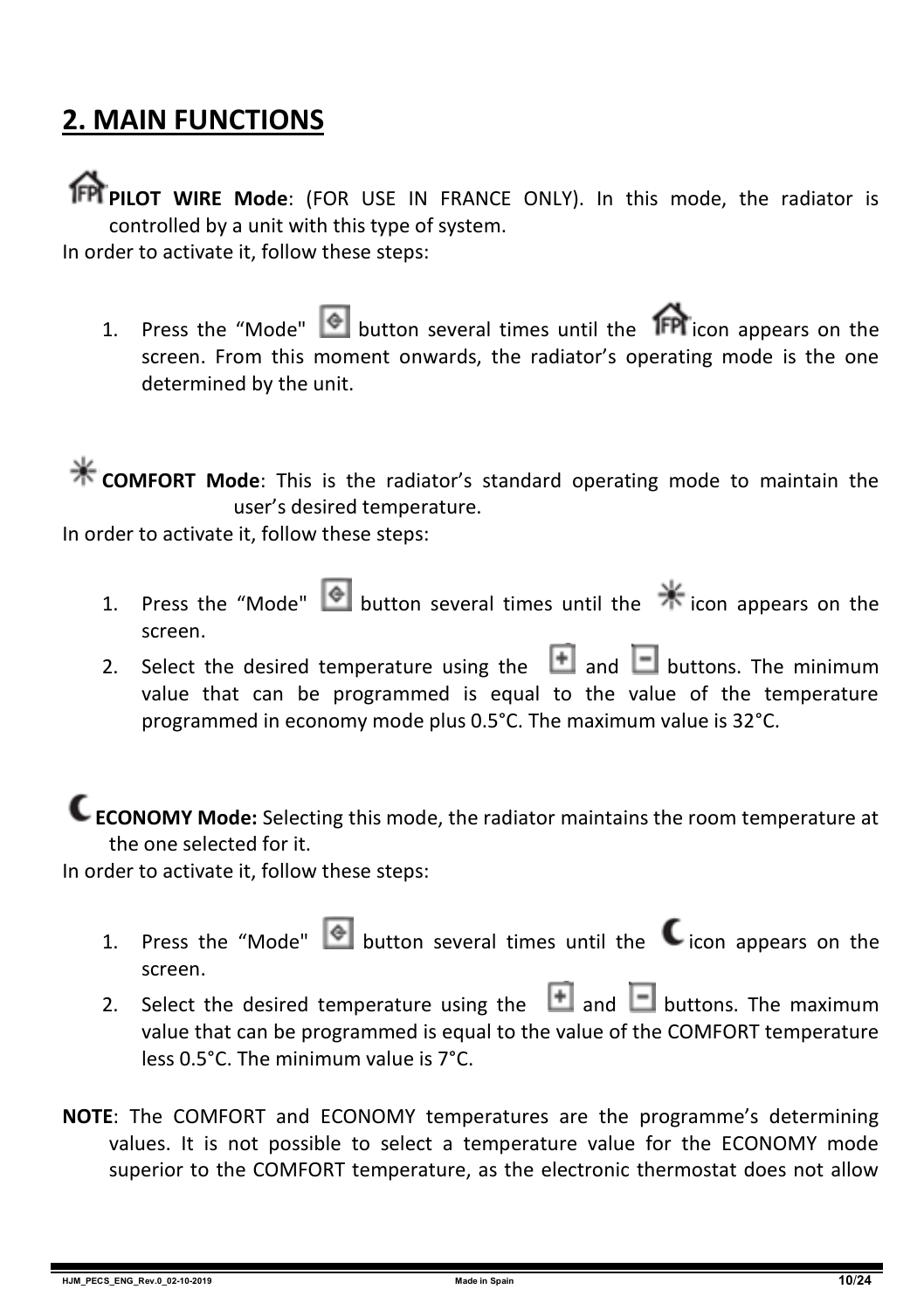it. When operating, it is possible to change the temperature easily by pressing the  $\Box$ and  $\Box$  buttons.

# **ANTI-FROST MODE:** Selecting this mode, the room temperature is set at 7°C. In order

to activate it, press the "Mode"  $\bigcirc$  button several times until the  $\bigcirc$  icon appears on the screen.

#### **HOLIDAY MODE:** Selecting this mode, the radiator enters the ANTI-FROST mode for the period of time established by the user.

In order to activate it, follow these steps:

- 1. Press the "Mode"  $\bigcirc$  button several times until the  $\bigcirc$  icon appears on the screen.
- 2. Using the **and B** buttons it is possible to select the holiday period duration, from 12 hours to 40 days, with an increase of one hour 12 to 24 and with an increase of one day from 24 hours.

### **TIMER MODE:** In this mode, the room temperature is maintained at the COMFORT or ECONOMY temperature depending on the programmes established for the different

time intervals during the day (P1, P2 or P3).

In order to activate it, follow these steps:

- 1. Press the "Mode" button several times until the icon appears on the screen.
- 2. Press the TIMER  $\bigcirc$  button to select one of the pre-established factory programmes (P1  $\overline{P1}$  and P2  $\overline{P2}$ ) or the programme that is configurable by the user (P3  $\overline{PE}$ ).

For configurable programming P3, please look at section "**4. PROGRAMMING**" in this manual.

The pre-established P1 and P2 programmes are: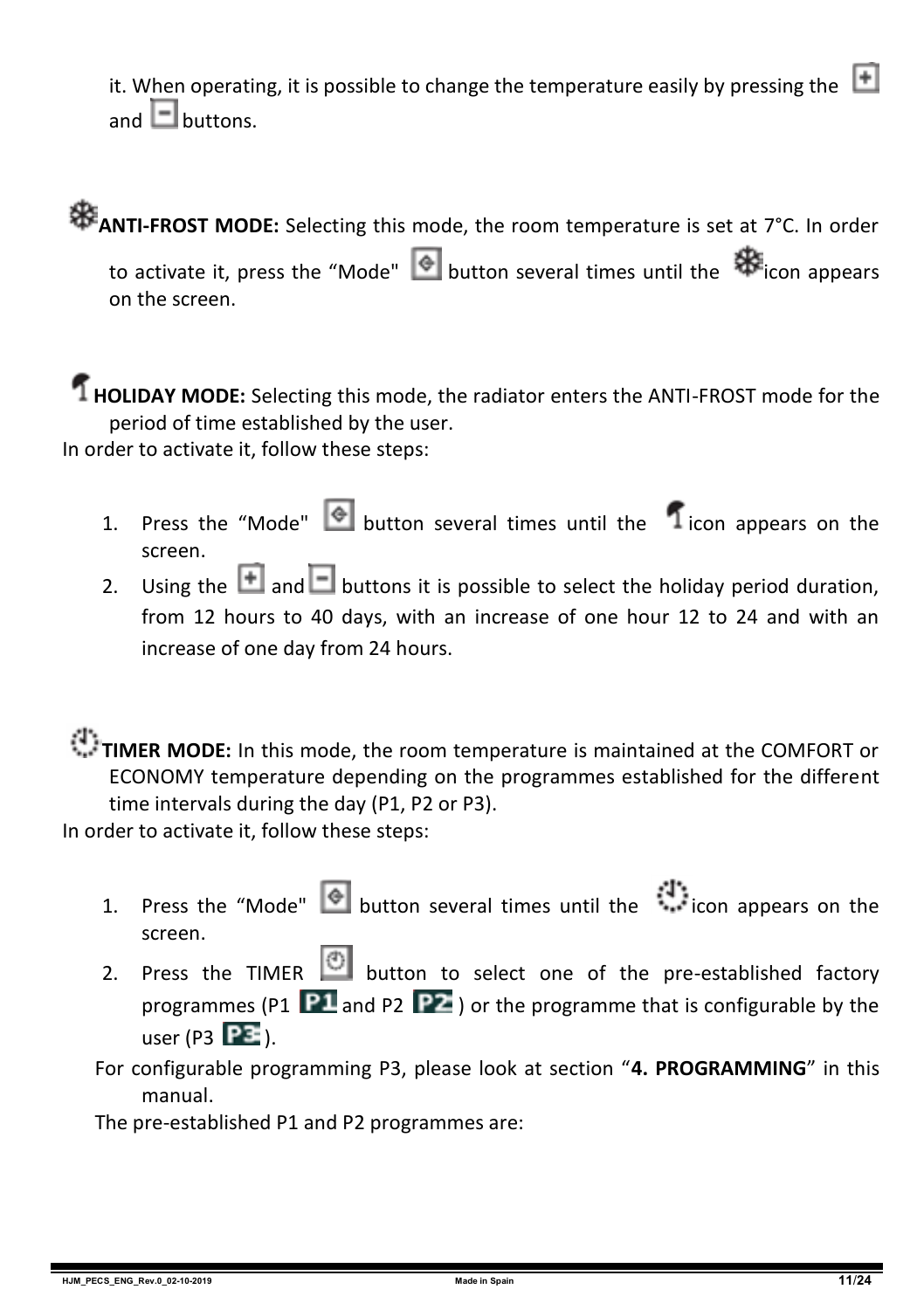

**BOOST TURBO/BOOST MODE:** This mode can be used when we need to heat the room quickly.

In order to activate it, follow these steps:

- 1. Press the "Mode"  $\bigcirc$  button several times until the **BOOST** icon appears on the screen.
- 2. Pressing the  $\Box$  and  $\Box$  buttons it is possible to select the TURBO/BOOST period duration from 5 to 120 minutes. When this function is activated, the radiator operates at its maximum power, ensuring that the room temperature does not exceed 32°C. When the programmed time (indicated by the countdown on the screen) finishes, the radiator returns to the previously established mode.
- **ECONOMY MODE 17°C:** Activating this mode the radiator operates at a preestablished, unchangeable temperature of 17°C. This function allows for lower consumption when, for example, the room or the house is empty for an indefinite period of time.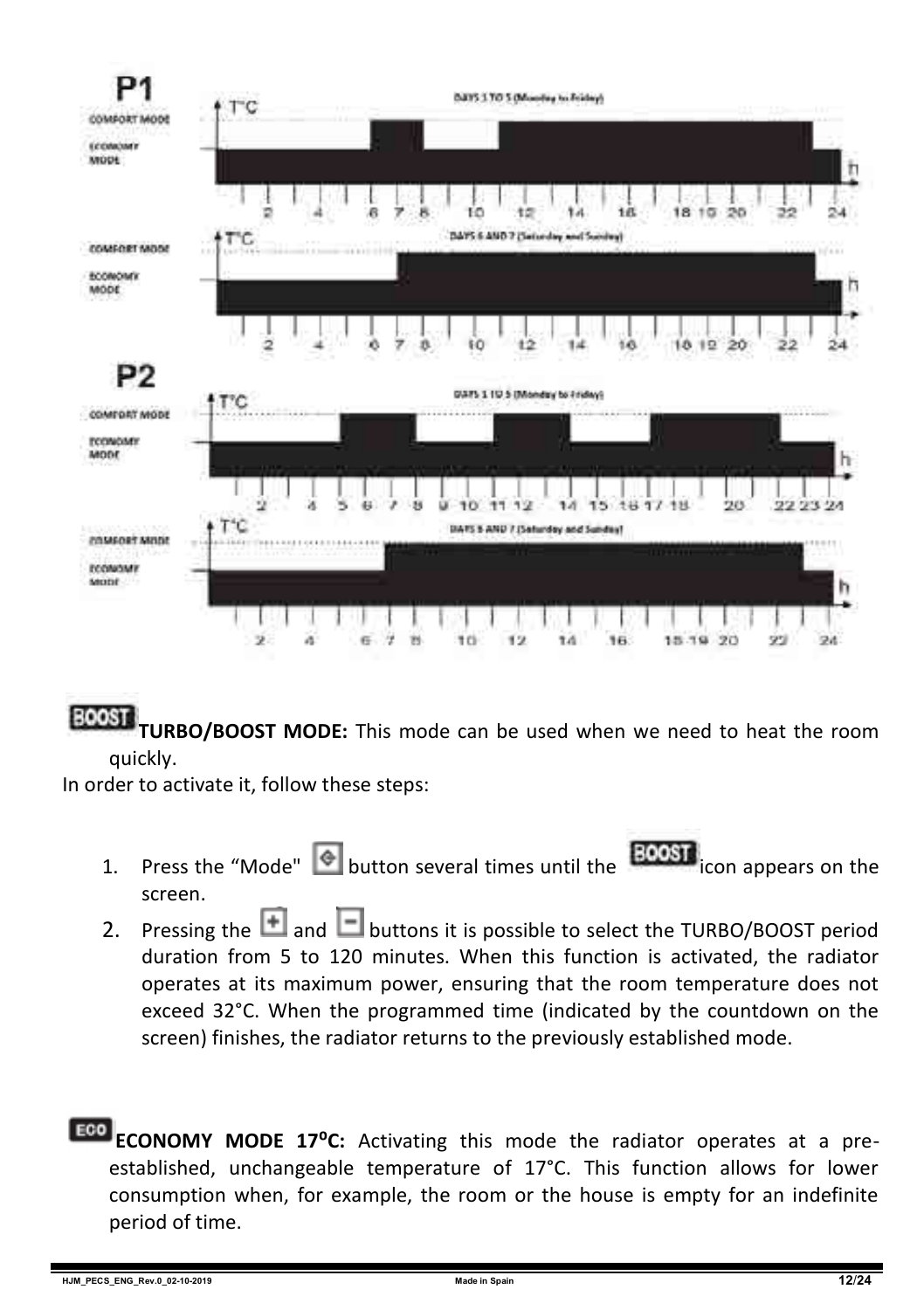To select this mode, press the "Mode"  $\bigcirc$  button several times until the  $\bigcirc$ appears on the screen.

## **3. OTHER FUNCTIONS AND ICONS**

- **TH** OPEN WINDOW DETECTION: The radiator is able to detect if a window has been opened through a sudden drop in temperature (5°C in a maximum of 30 minutes). If this happens, the device disconnects for 30 minutes so as to, later on, operate again at the previously established mode if it detects continuous increases in temperature of one degree (because, for example, the window has been closed). If this is not the case, the device will remain disconnected for an additional period of 30 minutes.
- When the open window detection is activated, the corresponding symbol  $\boxed{1}$  will appear intermittently on the screen (except in off/stand-by mode). When it is deactivated, the symbol disappears.

In order to activate this function, please look at section "**4. PROGRAMMING**".

**CHILD PROTECTION:** When this function is activated, the temperature on the front part of the radiator is lowered so that it is safe when children are present. Moreover, this function means that the same radiator can be used in rooms smaller than the one it is installed in without significant changes in room temperature.

When this function is activated, the power level that the radiator operates at is the one established by the user (40% - 50% - 60%).

In order to activate this function, please look at section "**4. PROGRAMMING**".

- **ASC (ADAPTIVE TEMPERATURE CONTROL):** When this function is activated, the device connects before the time established in the programming (maximum 2 hours beforehand) to ensure that the room is at the programmed temperature at the established time.
- When this function is activated, the corresponding **ASC** icon appears on the screen (except in off/stand-by mode).

In order to activate this function, please look at section "**4. PROGRAMMING**".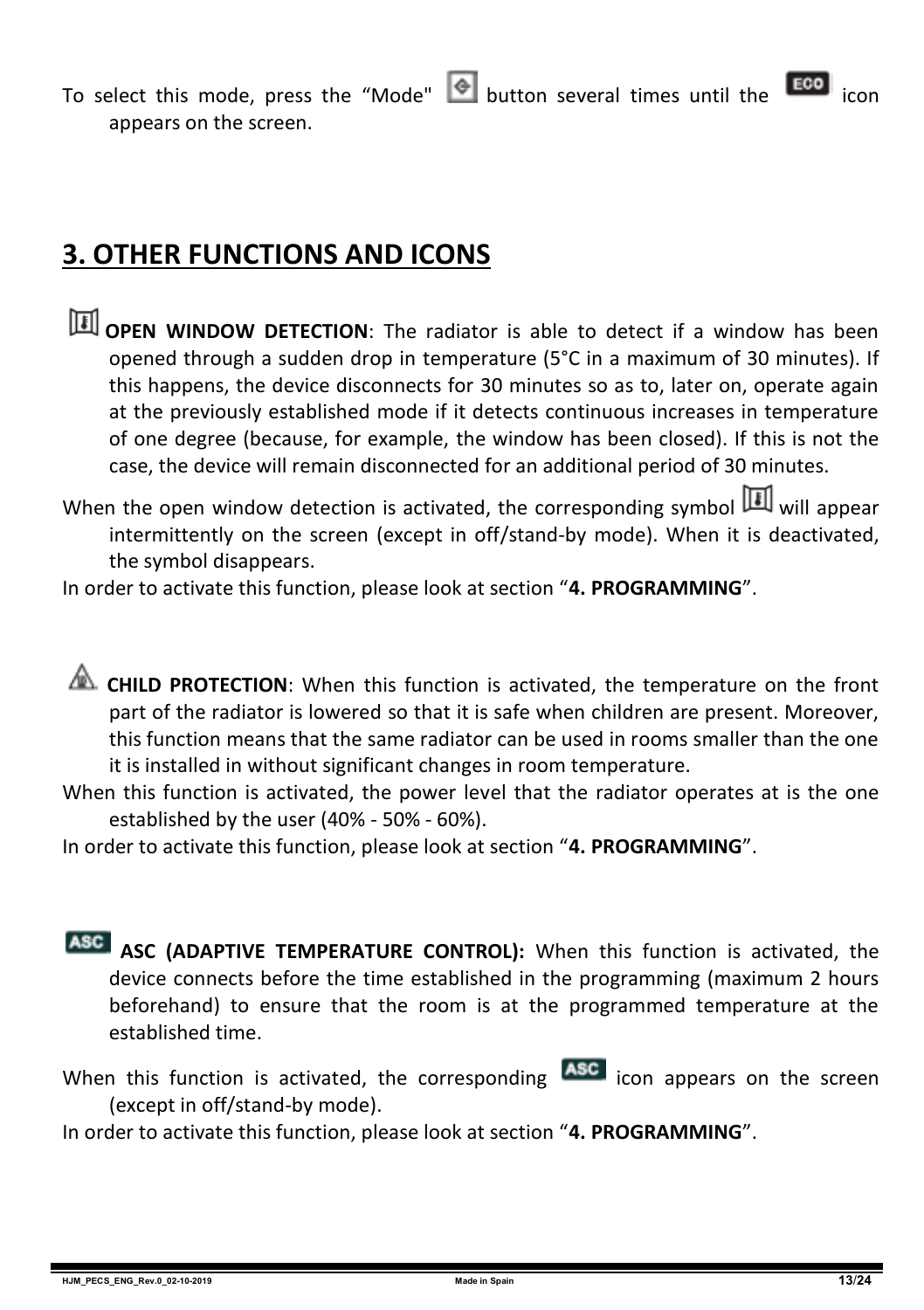**POWER LEVEL INDICATOR**: This appears on the left-hand side of the screen and it depends on the programmed temperature level. The higher the programmed temperature is, the greater the number of bars shown on the icon. This is instantaneous consumption visualization as, the higher the programmed temperature is, the higher the energy consumption is.

 **BLOCK FUNCTION**: It is possible to block the radiator to prevent children from using it improperly or, for example, in a public space.

In order to block/unblock the buttons, press the "Mode" **Consumersion** and keep in pressed down for 3 seconds, until the icon appears (blocked) or disappears (unblocked).

**KWh CONSUMPTION METER FUNCTION:** This function allows us to read the radiator's consumption expressed in kWh. In order to do so, the power of the emitter must be previously adjusted, following these steps:

- 1. Unplug the device from the electricity supply.
- 2. Simultaneously press buttons  $\overline{+}$  and  $\overline{-}$
- 3. Without releasing the buttons, plug the device into the electricity supply for at least 5 seconds until you can see the power adjustment function, as shown in this image:



- 4. Use the  $\Box$  and  $\Box$  buttons to select your radiator's power in Watts.
- 5. Confirm the selection with the **button**.
- This operation only needs to be done the first time and then it will stay saved; it is not necessary to repeat it every time you wish to consult consumption.

Now you can read the consumption for various periods of time in the following way:

1. Turn the radiator to off/stand-by mode.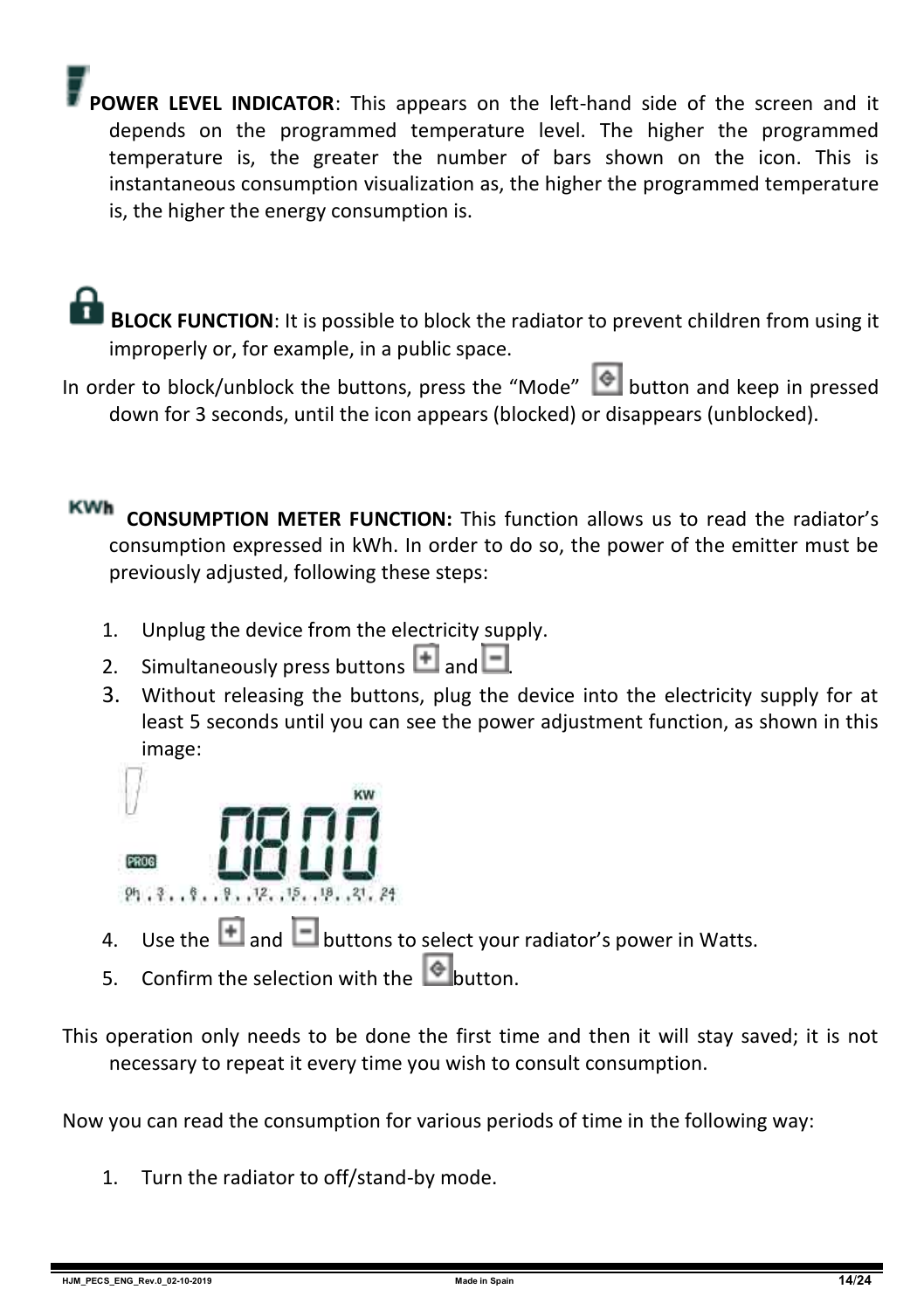- 2. Press the  $\Box$  button for more than 3 seconds until the consumption data is shown on the screen.
- 3. Using the **1** and **b**uttons, we can scroll the consumption menu.<br>4. The icons will annear on the right-hand side of the screen. Each o
- 4. The icons will appear on the right-hand side of the screen. Each one shows the consumed kWh during the corresponding period of time, as shown here:

 $\blacksquare$  = current day

 $\mathbf{2}$  = previous day

- $\overline{\mathbf{R}}$  = current week
- $\blacksquare$  = previous week
- $\mathbf{E}$  = current month
- $6$  = previous month
- $\bar{Z}$  = current year
- $\mathbf{D}$  +  $\mathbf{D}$  = previous year
- $\overline{\mathbf{H}}$  +  $\overline{\mathbf{B}}$  = total
- $\mathbf{u}$  +  $\bar{\mathbf{z}}$  = radiator power indicator

#### **CONSUMPTION INDICATOR:** When the room temperature falls below the configured temperature, the radiator's thermostat feeds the resistance and the  $\frac{\sqrt{3}}{2}$  symbol lights upon the screen, with which it is consuming energy. As soon as the room temperature reaches the selected temperature, the thermostat stops feeding the resistance and the  $\sqrt[12]{\text{}}\,$  icon disappears from the screen, as it is no longer consuming energy.

**IMPORTANT NOTE:** If "ALL" appears on the screen then the temperature sensor is broken or damaged and the radiator does not work. Please contact our technical service.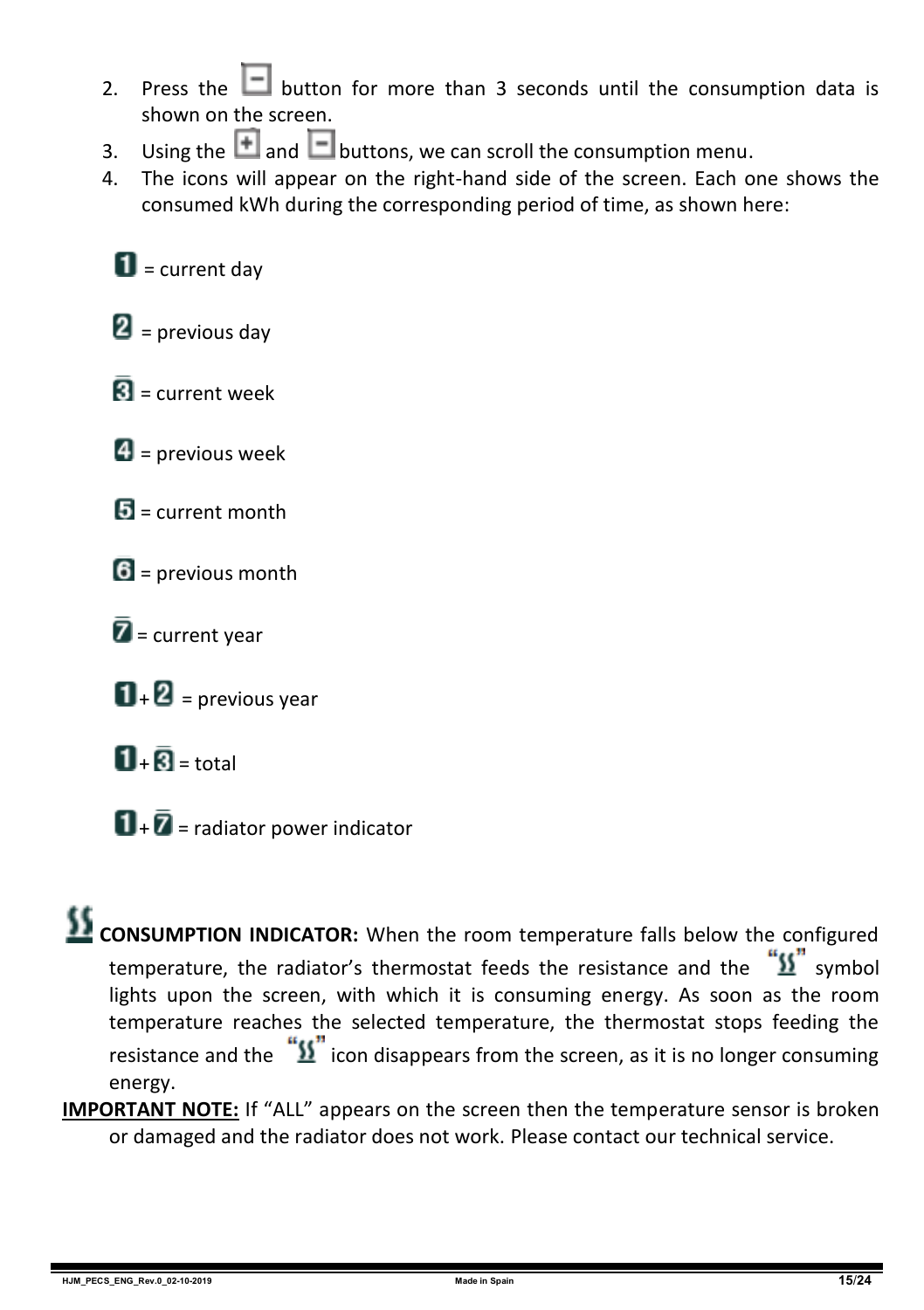## **4. PROGRAMMING**

#### **DAY AND TIME PROGRAMMING**

- 1. Turn the radiator to off/stand-by mode. The  $\bullet$  icon will be shown.
- 2. Press the  $\Box$  button for more than 3 seconds until the functions can be seen. Using the **the button you can scroll through the following options: "ted"**(hour and date), "**prog**"(programming) and "**ofst**"(calibration of the temperature sensor).
- 3. Select the "**ted**" option and confirm with the  $\Box$  button.
- 4. Enter the current year (15-99) using the  $\Box$  and  $\Box$  buttons. Press the  $\degree$  button to confirm the selection.
- 5. Enter the current month (1-12) using the  $\Box$  and  $\Box$  buttons. Press the  $\circ$ button to confirm the selection.
- 6. Enter the current date (1-31) using the  $\Box$  and  $\Box$  buttons. Press the  $\bigcirc$  button to confirm the selection.
- 7. Enter the day of the week (1=Monday, 2=Tuesday, 3=Wednesday, 4=Thursday, 5=Friday, 6=Saturday, 7=Sunday) using the  $\Box$  and  $\Box$  buttons. Press the button to confirm the selection.
- 8. The current hour should then appear on the screen with the digits intermittently lighting up. The hour can be modified using the  $\Box$  and  $\Box$  buttons. Press the  $\Diamond$ button to confirm the selection.
- 9. The digits indicating the minutes light up intermittently on the screen. The minutes can be set using the  $\Box$  and  $\Box$  buttons. Press the  $\Diamond$  button to confirm the selection.

#### **CONFIGURATION OF THE P3 PROGRAMME**

- You can configure your own operating programme (P3) for each day of the week by following these steps:
	- 1. Turn the radiator to off/stand-by mode. The  $\bullet$  will be shown.
	- 2. Press the **button for more than 3 seconds.** Using the **button you can see** the following options: "**ted**"(hour and date), "**prog**"(programming) and "**ofst**"(calibration of the temperature sensor).
	- 3. Select the "**Prog**" option and confirm with the  $\bullet$  button.
	- 4. The programme will start on the first day of the week (1=Monday), and at 0 hours. The day is divided into intervals of one hour each.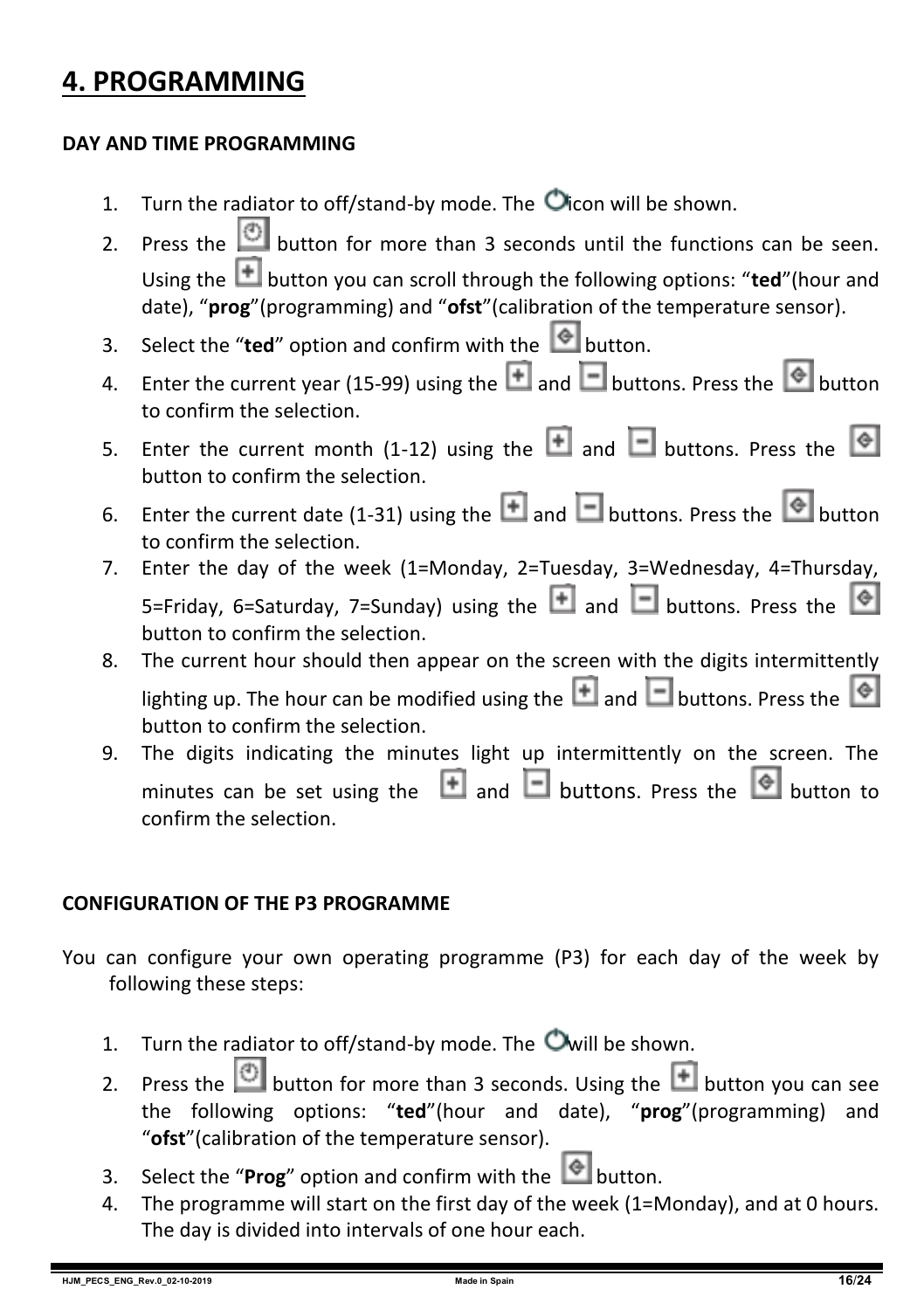

- 5. Pressing the  $\Box$  button we select the COMFORT mode in this time interval (the whole interval will be highlighted). Pressing the  $\Box$  button we select the ECONOMY mode for this time interval (half an interval will be highlighted). And so on until completing the 24 hours of day 1=Monday. Confirm the programming with the  $\Box$  button.
- 6. Automatically, the programming goes on to day 2=Tuesday, maintaining the programming established for Monday. If you wish to maintain it, press directly on the  $\Box$  button to confirm and go to the next day. Otherwise, you can change

using the  $\Box$  and  $\Box$  buttons to programme as you wish.

7. Follow the same steps for each day of the week until reaching day 7=Sunday.

#### **CALIBRATION OF THE TEMPERATURE SENSOR**

If the radiator is not installed in the optimum location to suitably detect the room temperature (for example: it is installed on a cold wall or there are draughts…) the measured room temperature may be different from the real temperature. In order to achieve maximum efficiency, it is recommendable to eliminate this temperature difference.

To do so, follow these steps:

- 1. Turn the radiator to off/stand-by mode. The  $\bigcirc$  icon will be shown.
- 2. Press the  $\Box$  button for more than 3 seconds. Using the  $\Box$  button we can see the following options: "**ted**"(hour and date), "**prog**"(programming) and "**ofst**"(calibration of the temperature sensor).
- 3. Select the "**ofst**" option and confirm with the  $\Box$  button.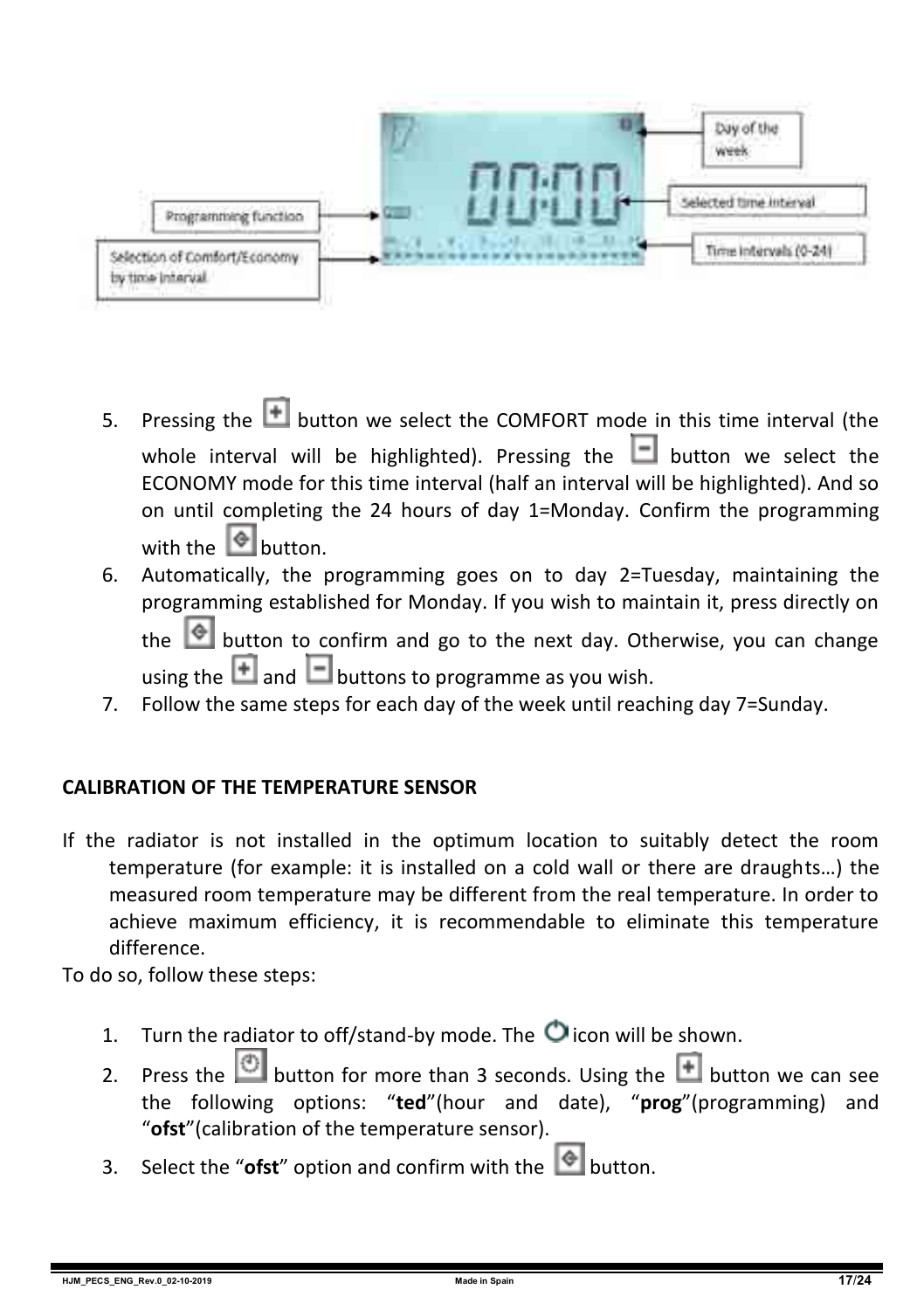- 4. With the  $\blacksquare$  and  $\blacksquare$  , buttons establish the temperature difference between the room temperature (measured with a thermometer) and the temperature detected by the radiator. This difference can be adjusted between -5°C and +5°C.
- $\frac{1}{5}$  Press the **button** to confirm the selection.

#### **ACTIVATING OTHER FUNCTIONS**

## **<u><b>OPEN WINDOW DETECTION**</u>

- 1. Turn the radiator to off/stand-by mode. The  $\bullet$  will be shown.
- 2. Press the **button for more than three seconds, until you can see the** icon.
- 3. Press the  $\Box$  button again to activate or deactivate the open window detection function (ON=activate; OFF=deactivate).
- 4. Press the **button to confirm the selection and go to the next function:**

#### **ASC (ADAPTIVE TEMPERATURE CONTROL)**

- 1. Press the  $\Box$  button to activate or deactivate the ASC function (ON=activate: OFF=deactivate).
- 2. Press the  $\Box$  button to confirm and go to the next function:

## **EXAMPLE PROTECTION**

- 1. Press the  $\blacksquare$  button to activate or deactivate the child protection function (ON=activate; OFF=deactivate).
- 2. Press the  $\bigcirc$  button to confirm the selection. If you have selected to deactivate it (OFF), the radiator will automatically go to off/stand-by mode. If, on the other hand, you have selected to activate it (ON), you can programme the percentage of

power desired between the following values: 40% / 50% / 60%. Using the button you select one or another.

3. Confirm the desired percentage with the **button.** In this way, all the changes made to the anterior functions will be saved and the radiator will return to its off/stand-by state  $\bullet$ .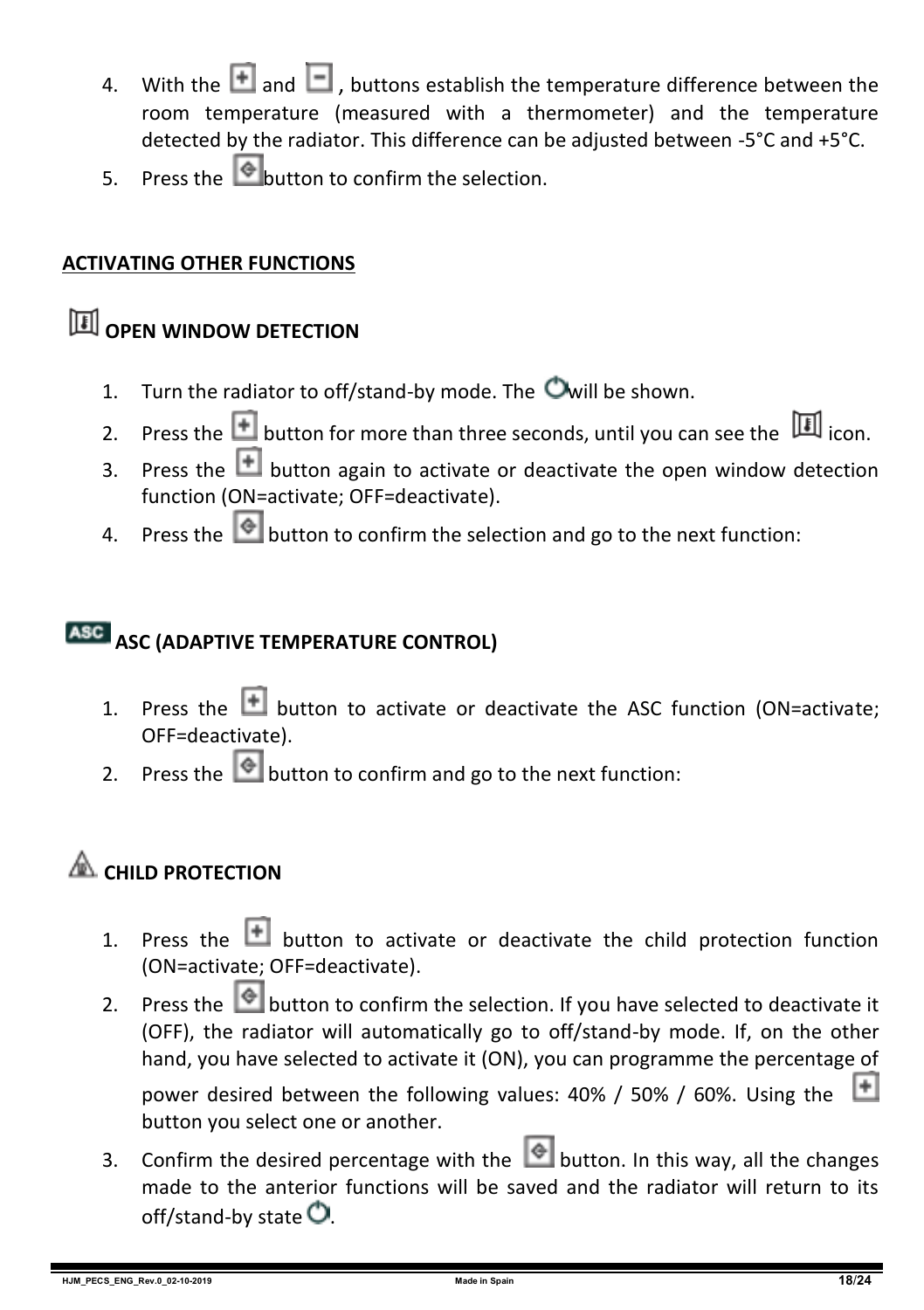#### **THERMAL SAFETY**

In the case of overheating, a safety device automatically cuts the radiators operation. After cooling the radiator will automatically reset.

#### **MAINTENANCE**

Your radiator requires no regular maintenance, however, to ensure its good operation:

Always disconnect the device from the mains before performing any cleaning or maintenance operation.

Let it cool down before cleaning.

To avoid any risk of electrical shock, clean the unit with a soft, damp cloth to wipe the outside of the radiator and remove dust and dirt cloth.

Do not use detergent, solvent, abrasive products or any other chemical product to clean the radiator.

#### **NEVER immerse the device in water or any other liquids.**

You can use a vacuum or flexible brush to clean the air grilles. This maintenance must be carried out regularly to ensure optimum performance. Ensure the radiator is totally dry before turning it back on.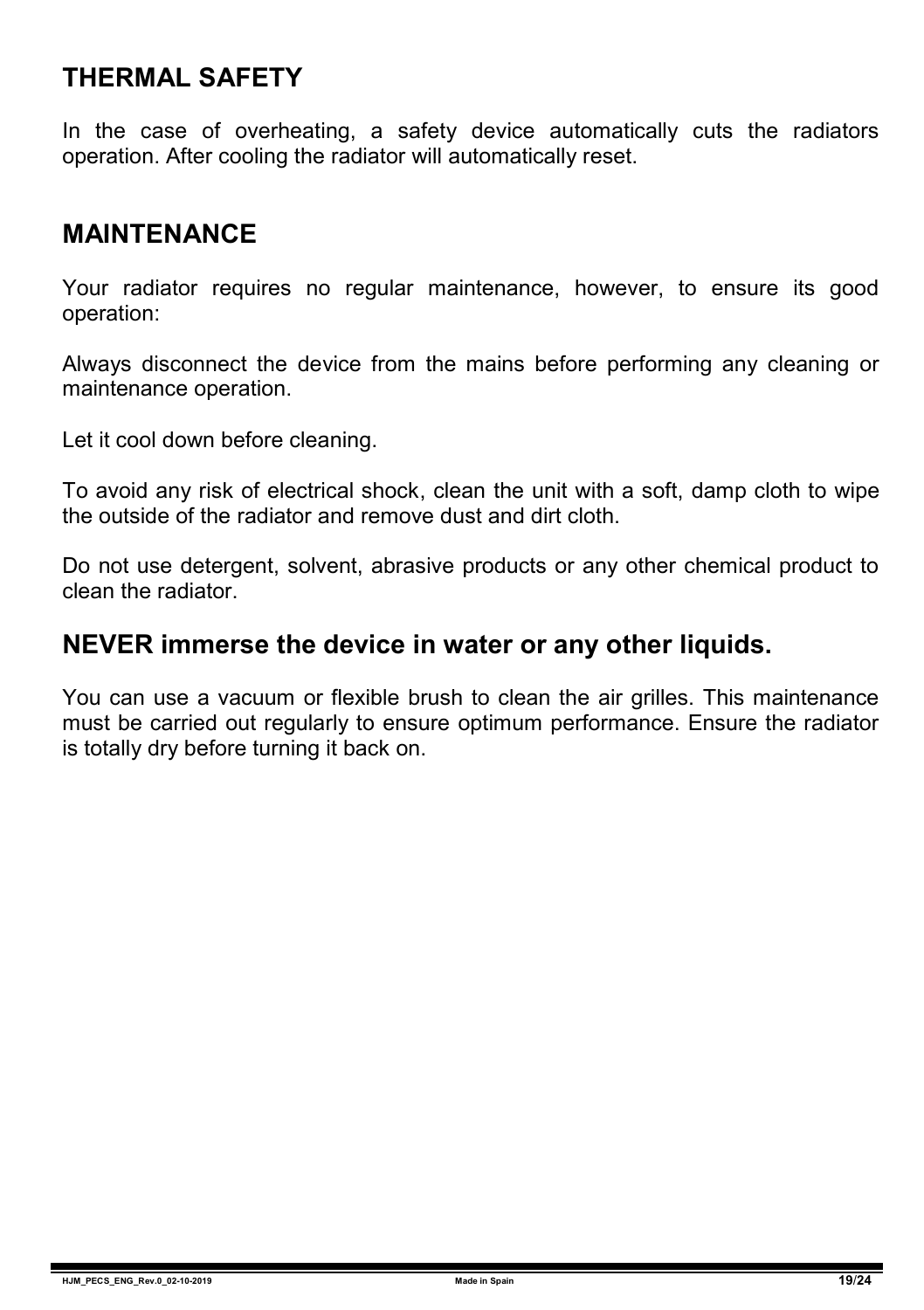# ( F

| Product:                                                                                                                                                         | <b>Ceramic Heater</b>           |  |  |  |  |
|------------------------------------------------------------------------------------------------------------------------------------------------------------------|---------------------------------|--|--|--|--|
| Trademark:                                                                                                                                                       |                                 |  |  |  |  |
| Models:                                                                                                                                                          | <b>PECS</b>                     |  |  |  |  |
| Types:                                                                                                                                                           | <b>PECS1000.</b>                |  |  |  |  |
|                                                                                                                                                                  | <b>PECS1500.</b>                |  |  |  |  |
|                                                                                                                                                                  | <b>PECS2000.</b>                |  |  |  |  |
| Batch & Serial No.:                                                                                                                                              | $Mx$ - YYDDD-XXX <sup>(1)</sup> |  |  |  |  |
| (1) Explanation of code "Lot & Serial No.": Lot = Mx - YYDDD; where: Mx = Production Line No.; YY = year<br>(15,16,1799) and DDD = jour corrélative (001,, 365). |                                 |  |  |  |  |
| Serial No. = XXX (001,, 999).                                                                                                                                    |                                 |  |  |  |  |

*We*:

#### **HERMANOS JULIÁN M., S.L.**

Head Office: Esposos Curie, 44 / Factory: Gutenberg,91-93 Polígono Industrial "Los Villares". 37184 Villares de la Reina . Salamanca . España Tf.+34 923 222 277 +34 923 222 282 . Fax +34 923 223 397 http://**www.calorhjm.es**

*Hereby declare, that the following equipment complies with all the essential requirements for health and safety of European Directives.*

#### **2014/30/UE EMC DIRECTIVE 2014/35/UE LV DIRECTIVE 2011/65/UE RoHS DIRECTIVE 2009/125/EC (ErP Directive)**

*With reference to the application of the followinf standards:*

| 2014/30/UE EMC DIRECTIVE    | EN 55014-1:2006 +A1:2009 +A2:2011           |
|-----------------------------|---------------------------------------------|
|                             | EN 61000-3-2:2014                           |
|                             | EN 61000-3-3:2013                           |
|                             | EN 55014-2:1997 +AC: 1997 +A1:2001 +A2:2008 |
|                             | EN 61000-4-2:2009                           |
|                             | EN 61000-4-3:2006 +A1:2008 +A2:2010         |
|                             | EN 61000-4-4:2012                           |
|                             | EN 61000-4-5:2006                           |
|                             | EN 61000-4-6:2013                           |
|                             | EN 61000-4-11:2004                          |
| 2014/35/UE LV DIRECTIVE     | EN 60335-2-30:2009 + CORR:2010 +A11:2012    |
|                             | EN 60335-1:2012 +AC:2014 +A11:2014          |
|                             | EN 62233:2008 +CORR:2008                    |
| 2011/65/UE RoHS DIRECTIVE   | EN 62321-1:2013                             |
| 2009/125/EC (ErP Directive) | UE 2015/1188                                |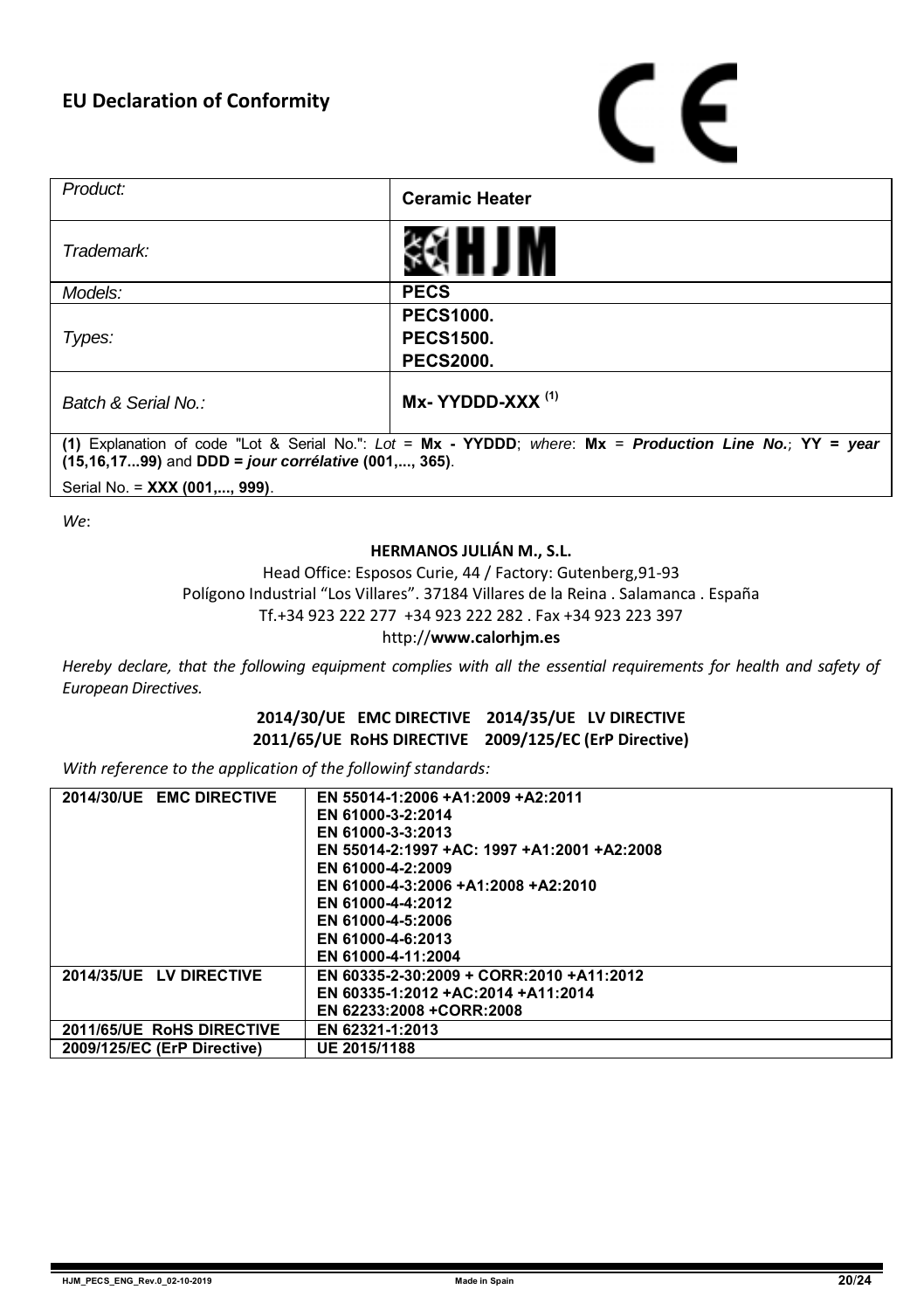| Model: PECS                                    |                    |                |                                                         |                                                                                       |  |  |  |  |  |  |
|------------------------------------------------|--------------------|----------------|---------------------------------------------------------|---------------------------------------------------------------------------------------|--|--|--|--|--|--|
| Item                                           | Symbol             | Value          | Unit                                                    | Unit<br><b>Item</b>                                                                   |  |  |  |  |  |  |
| <b>Heat output</b><br>2000                     |                    |                |                                                         | <b>Type</b><br>of<br>heat<br>output/room<br>temperature<br>control<br>(select<br>one) |  |  |  |  |  |  |
| Nominal heat output                            | $P_{nom}$          | 2              | kW                                                      | single<br>stage<br>heat<br>NO.<br>output and no room<br>temperature control           |  |  |  |  |  |  |
| continuous<br>Maximum<br>heat output           | $P_{\text{max},c}$ | 2              | kW                                                      | Two or more manual<br>NO.<br>stages,<br>no<br>room<br>temperature control             |  |  |  |  |  |  |
| <b>Auxiliary electricity</b><br>consumption    |                    |                |                                                         | with<br>mechanic<br><b>NO</b><br>thermostat<br>room<br>temperature control            |  |  |  |  |  |  |
| At nominal heat output                         | $el_{\text{max}}$  | $\overline{2}$ | kW                                                      | with electronic room<br><b>NO</b><br>temperature control                              |  |  |  |  |  |  |
| In standby mode                                | $el_{SB}$          | 0.0005         | kW                                                      | electronic<br>room<br>temperature<br>control<br><b>NO</b><br>plus day timer           |  |  |  |  |  |  |
|                                                |                    |                |                                                         | electronic<br>room<br><b>YES</b><br>temperature<br>control<br>plus week timer         |  |  |  |  |  |  |
| <b>Heat output</b><br>1500                     |                    |                | Other control options (multiple<br>selections possible) |                                                                                       |  |  |  |  |  |  |
| Nominal heat output                            | $P_{nom}$          | 1.5            | kW                                                      | temperature<br>room<br><b>NO</b><br>control, with presence<br>detection               |  |  |  |  |  |  |
| Maximum<br>continuous<br>heat output           | $P_{\text{max},c}$ | 1.5            | kW                                                      | room<br>temperature<br><b>YES</b><br>control,<br>with<br>open<br>window detection     |  |  |  |  |  |  |
| electricity<br><b>Auxiliary</b><br>consumption |                    |                |                                                         | with distance control<br><b>NO</b><br>option                                          |  |  |  |  |  |  |
| At nominal heat output                         | $el_{max}$         | 1.5            | kW                                                      | <b>YES</b><br>with<br>adaptive<br>start<br>control                                    |  |  |  |  |  |  |
| In standby mode                                | $el_{SB}$          | 0.0005         | kW                                                      | working<br>with<br>time<br><b>YES</b><br>limitation                                   |  |  |  |  |  |  |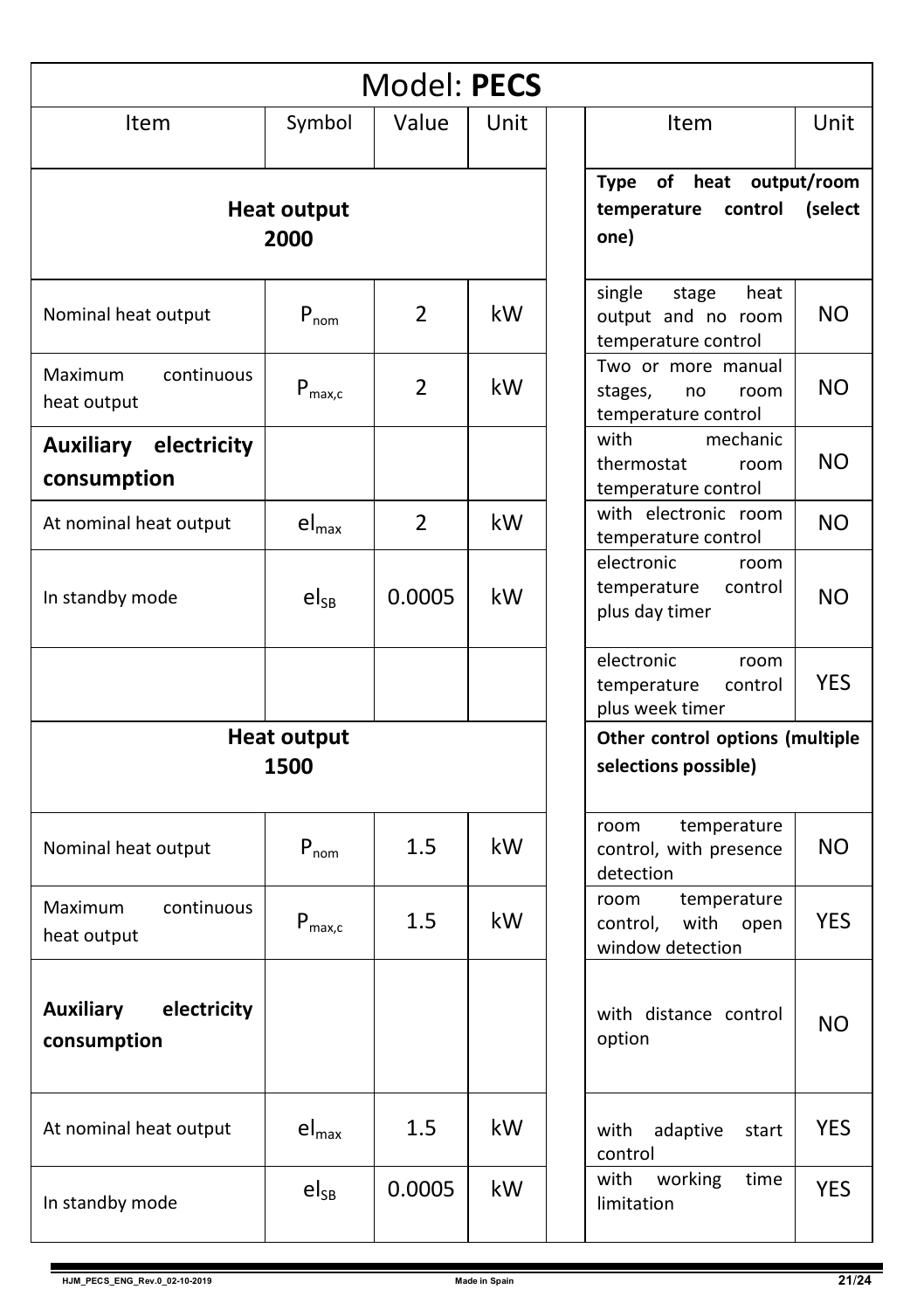|                                                | Heat output<br>1000                                                                                                                                                                                                                                                      |        |    |  | with black bulb sensor | NO. |  |
|------------------------------------------------|--------------------------------------------------------------------------------------------------------------------------------------------------------------------------------------------------------------------------------------------------------------------------|--------|----|--|------------------------|-----|--|
| Nominal heat output                            | $P_{nom}$                                                                                                                                                                                                                                                                | 1      | kW |  |                        |     |  |
| continuous<br>Maximum<br>heat output           | $P_{\text{max,c}}$                                                                                                                                                                                                                                                       | 1      | kW |  |                        |     |  |
| <b>Auxiliary</b><br>electricity<br>consumption |                                                                                                                                                                                                                                                                          |        |    |  |                        |     |  |
| At nominal heat output                         | $el_{max}$                                                                                                                                                                                                                                                               | 1      | kW |  |                        |     |  |
| In standby mode                                | $el_{SB}$                                                                                                                                                                                                                                                                | 0.0005 | kW |  |                        |     |  |
| Contact details                                | HERMANOS JULIÁN M., S.L.<br>Head Office: Esposos Curie, 44 / Factory: Gutenberg, 91-93<br>Polígono Industrial "Los Villares".<br>37184 Villares de la Reina . Salamanca . España<br>Tf.+34 923 222 277 +34 923 222 282.<br>Fax +34 923 223 397<br>http://www.calorhim.es |        |    |  |                        |     |  |

Requirements regarding ecodesign for local heating:

$$
\eta_{S} = \eta_{S,on} - 10\% + F(1) + F(2) + F(3) - F(4) - F(5)
$$

# = 40 -10%+0+7+2-0-0 = **39**%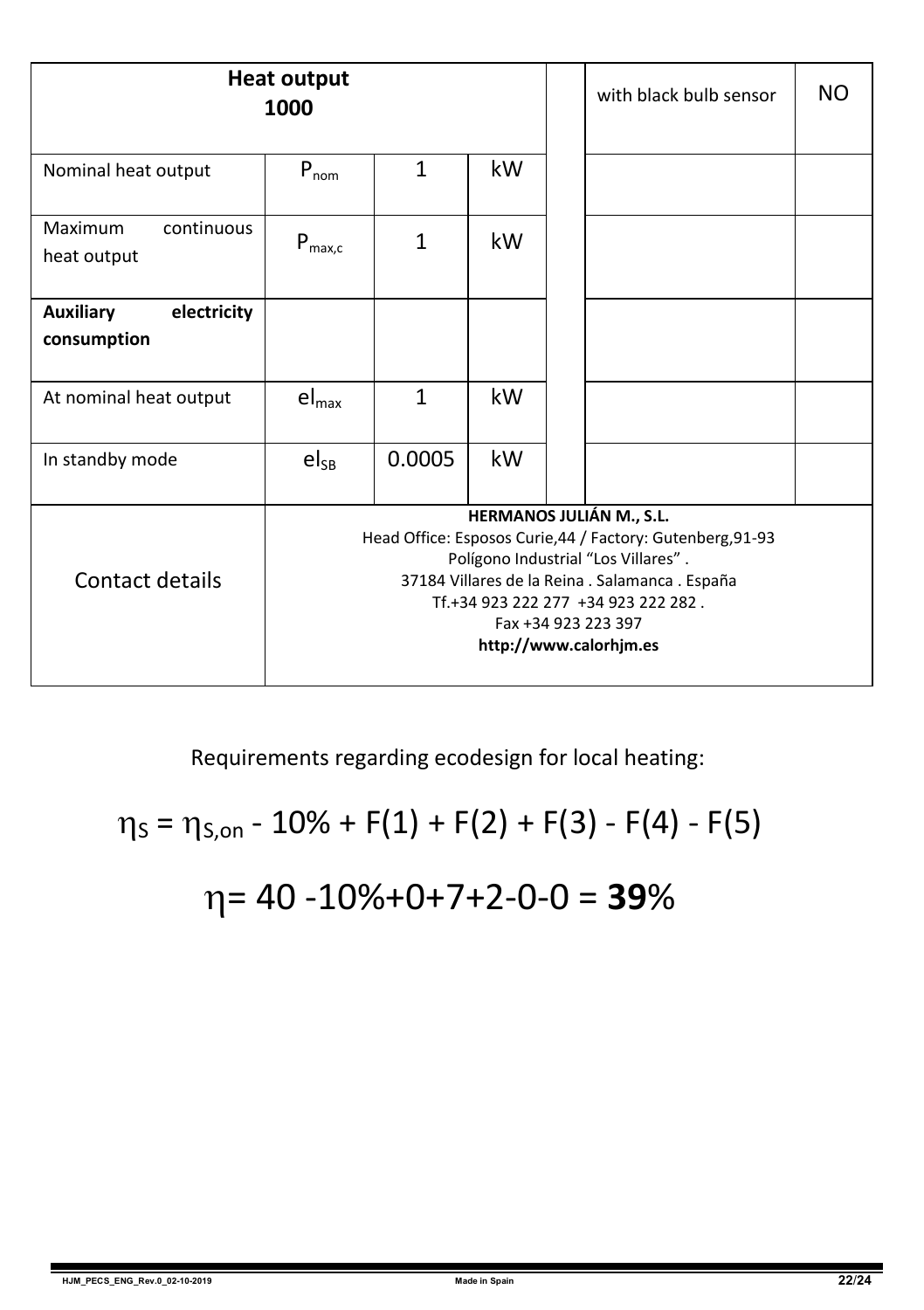#### **RECYCLING (Disposal of the product at the end of its useful life)**



According to European Directive **2012/19/UE**, on waste electrical and electronic equipment (WEEE), old electrical household appliances cannot be disposed of in the usual municipal containers; they have to be collected separately to optimise the recycling of the components and materials that comprise it, and reduce the impact on human health and the environment. The crossed-out wheeled bin is marked on all Electrical and Electronic

products, to remind the consumer of their obligation dispose of them separately.

The consumer must contact the local authority or the vendor to learn about the correct disposal of his/her old electrical household appliance.

In the case of scrapping the radiator, containing oil; should the provisions concerning the disposal of oil followed.